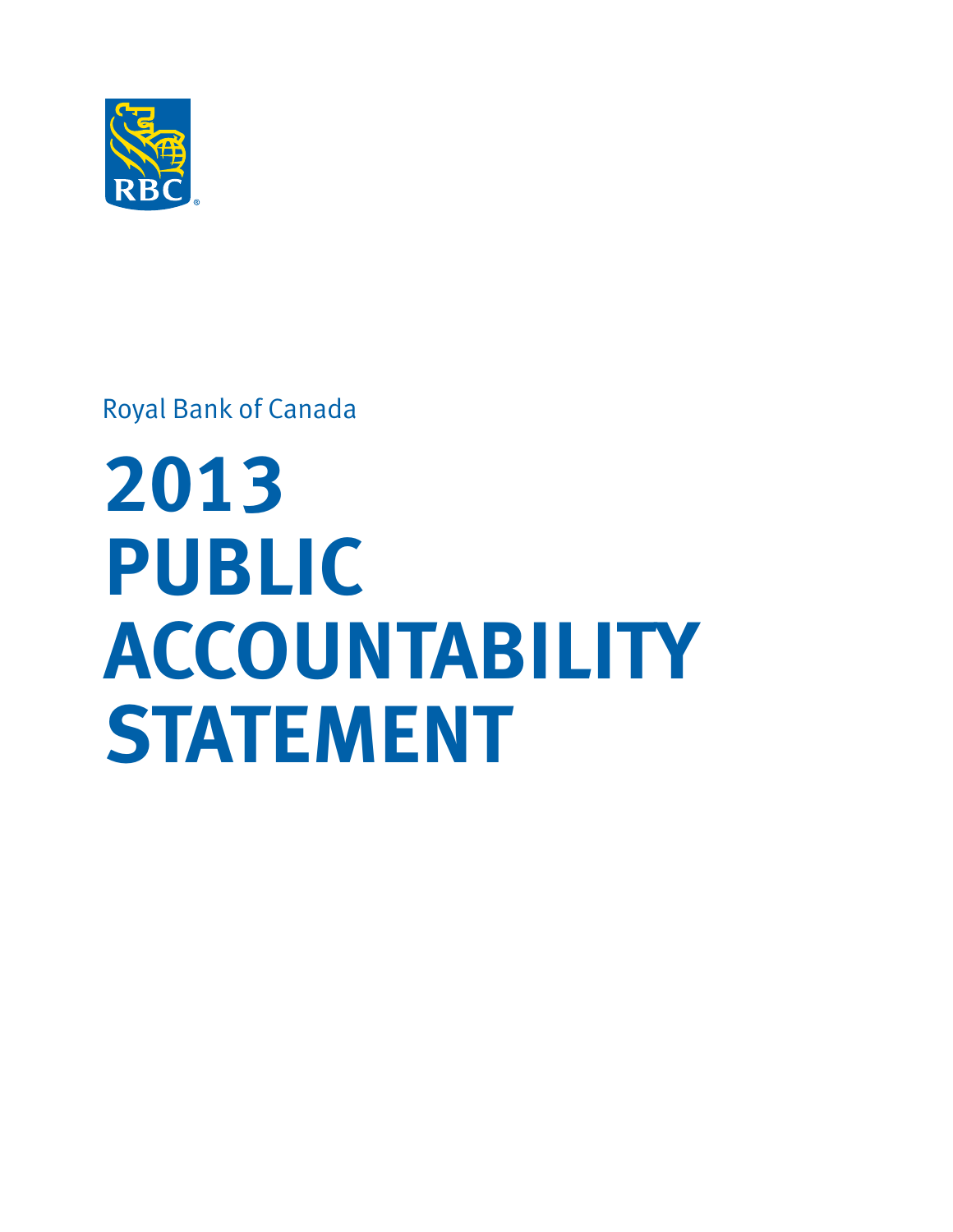# Royal Bank of Canada

# **2013 PUBLIC ACCOUNTABILITY STATEMENT**

The information in this Public Accountability Statement (PAS) encompasses relevant activities related to Royal Bank of Canada™ and our prescribed Affiliates and Declarants during the fiscal year that ended October 31, 2013 in accordance with Canadian federal regulations, pursuant to subsections 459.3 of the *Bank Act*, 489.1 of the *Insurance Companies Act* and 444.2 of the *Trust and Loan Companies Act*.

This PAS complements RBC's annual and ongoing corporate responsibility (CR) reporting. For more information about our CR programs, plans, goals and performance highlights, visit [www.rbc.com/community\\_](http://www.rbc.com/community-sustainability/index.html) [sustainability.](http://www.rbc.com/community-sustainability/index.html)

# Affiliates

Below is a list of our prescribed affiliates whose activities are included in this Public Accountability Statement (the "Affiliates"). These Affiliates are financial institution subsidiaries of Royal Bank of Canada operating in Canada that have less than \$1 billion in equity, except for our securities broker, RBC Dominion Securities Inc., which has equity exceeding \$1 billion.

- BonaVista Asset Management Ltd.
- RBC Global Asset Management Inc.
- RBC Direct Investing Inc.
- **RBC Dominion Securities Inc.**
- RBC General Insurance Company
- RBC Insurance Company of Canada
- RBC Phillips, Hager & North Investment Counsel Inc.
- RBC Trustees International Ltd.
- Royal Trust Corporation of Canada
- The Royal Trust Company

# **Declarants**

Separate Public Accountability Statements for the fiscal year that ended October 31, 2013 are provided on pages 16 and 17 for Royal Bank Mortgage Corporation, RBC Investor Services Trust and RBC Life Insurance Company (the "Declarants"), which are financial institutions with greater than \$1 billion in equity, and are required under subsection 444.2 of the *Trust and Loan Companies Act* and under subsection 489.1 of the *Insurance Companies Act* to file Public Accountability Statements.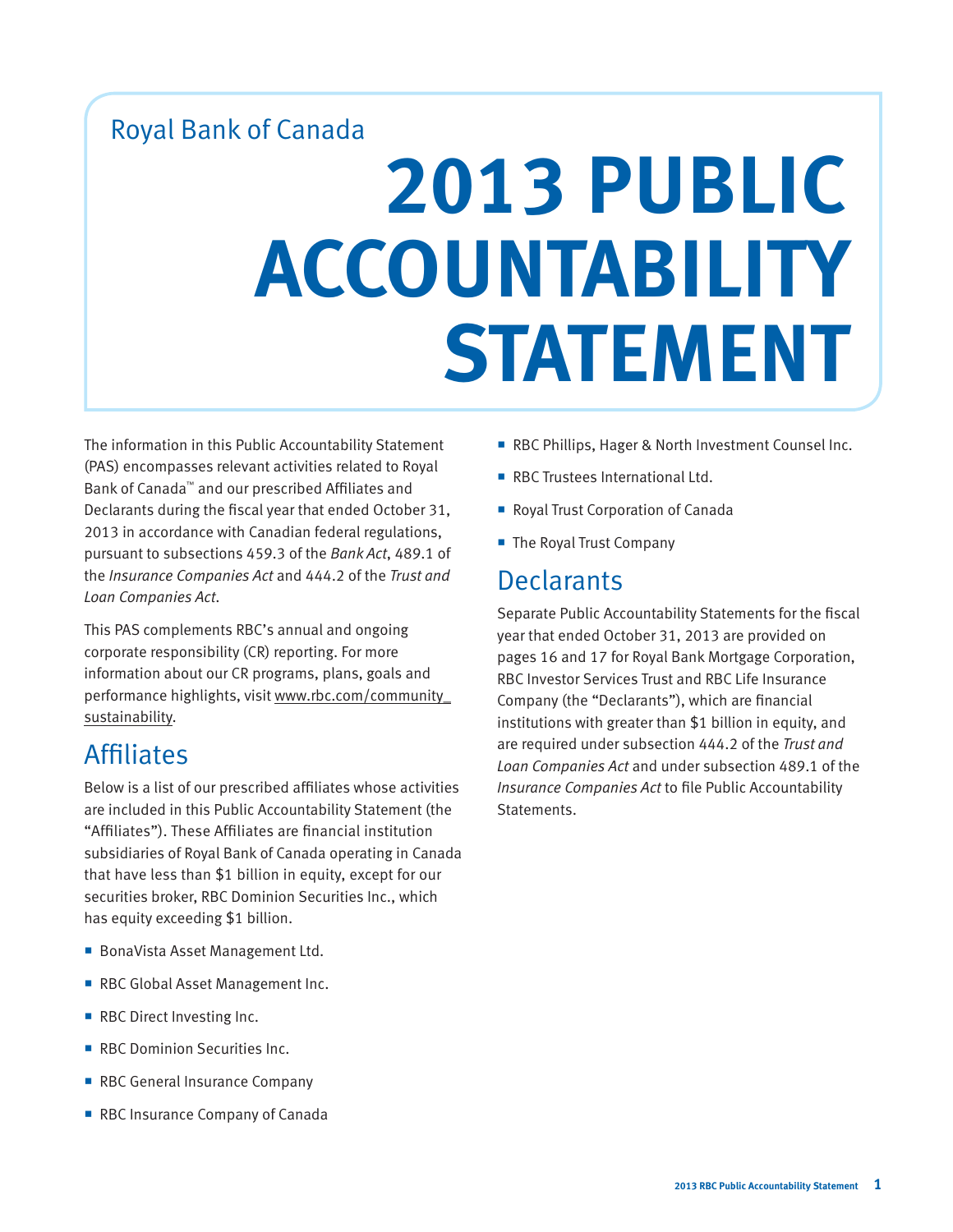# **Contents**

| <b>Declarants</b><br><b>Community Development</b>                       | 1<br>$\overline{\mathbf{3}}$<br>3 |
|-------------------------------------------------------------------------|-----------------------------------|
|                                                                         |                                   |
|                                                                         |                                   |
| Goal and overview                                                       |                                   |
| Donations                                                               | 3                                 |
| Philanthropic activities other than charitable donations                | 4                                 |
| Sponsorships                                                            | 4                                 |
| Employees and community development                                     | 5                                 |
| Community economic development through financial products and services  | 5                                 |
| <b>Access to Financial Services</b>                                     | 6                                 |
| Low-income individuals                                                  | 6                                 |
| Seniors                                                                 | $\overline{7}$                    |
| Persons with disabilities                                               | $\overline{7}$                    |
| <b>Initiatives to Support Small Businesses and Micro-Credit</b>         | $\overline{7}$                    |
| Small business                                                          | 7                                 |
| Micro-credit                                                            | 8                                 |
| <b>Debt Financing for Canadian Businesses</b>                           | 9                                 |
| <b>Canadian Bank Branch/Facility Openings, Closings and Relocations</b> | 10                                |
| <b>Bank branches</b>                                                    | 10                                |
| <b>ATMs</b>                                                             | 11                                |
| <b>Employees in Canada</b>                                              | 15                                |
| <b>Taxes</b>                                                            | 15                                |
| <b>Declarants' Public Accountability Statements</b>                     | 16                                |
| Royal Bank Mortgage Corporation                                         | 16                                |
| <b>RBC Investor Services Trust</b>                                      | 16                                |
| RBC Life Insurance Company                                              | 17                                |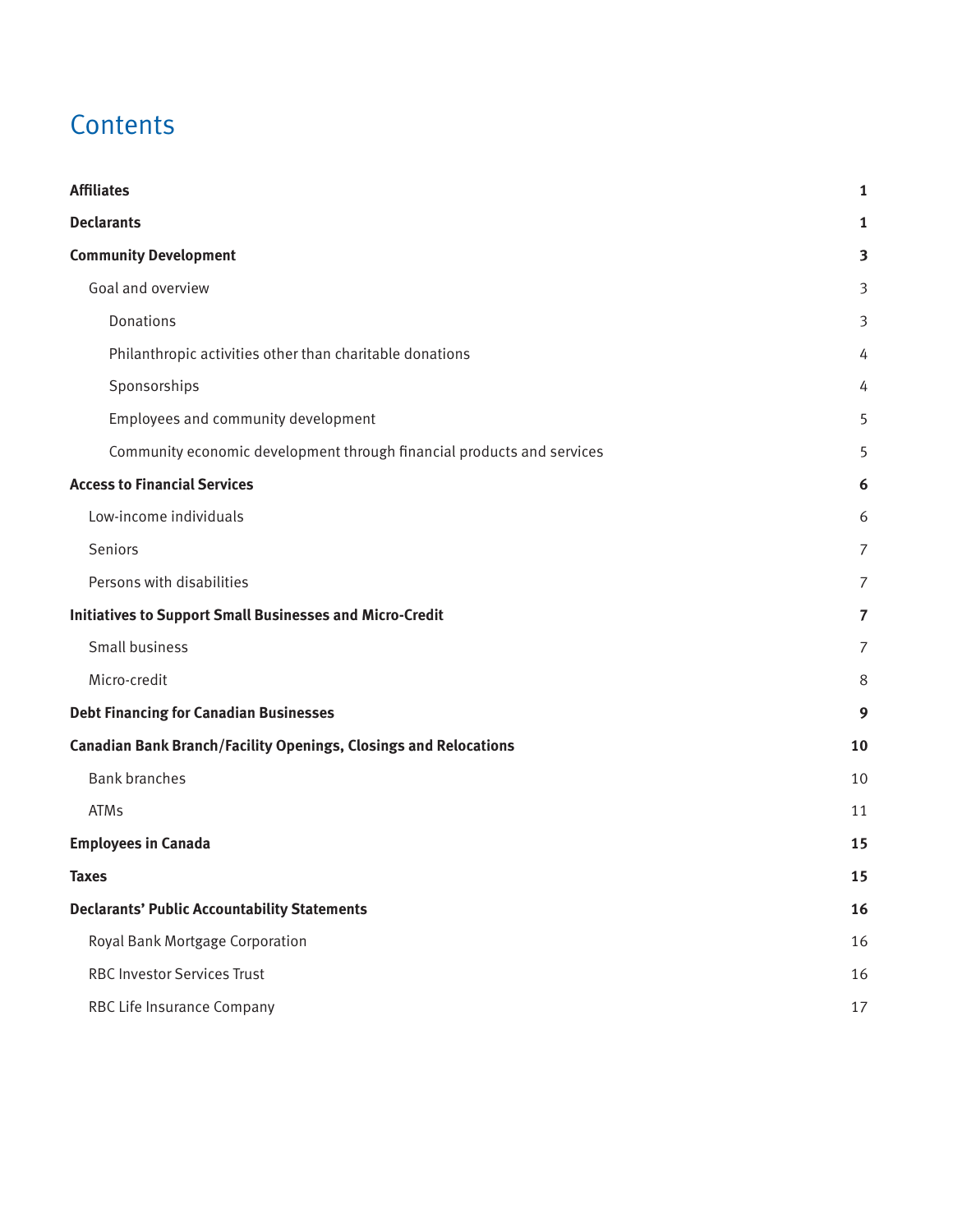# Community Development

RBC™ is consistently recognized as one of Canada's leading corporate citizens, thanks to our philanthropy, community development and environmental programs, and the involvement of our employees.

# **Goal and overview**

The goal of our community development and environmental programs is to have a positive and measurable impact on the communities where we live, and on the health of the planet. We have five activities that fall into this category:

- **Donations** to registered charities as gifts, without the expectation of an economic return.
- **Community investments**, such as gifts in-kind (including philanthropic activities other than charitable donations).
- **Sponsorships** that align with our brand and business goals, and/or deliver social, environmental or economic benefit.
- **Volunteer efforts** of employees and retirees with financial support from RBC for their charitable partners and other employee activities in support of community development.
- **Financial products and services** that generate social and environmental benefits as well as financial returns.

#### **Donations**

We support a broad range of causes in virtually all charitable sectors. We provide deeper and more significant support for key causes we believe are important to our clients, businesses and employees.

Our key giving areas include:

- **Education** Donations to organizations that offer educational programs for all ages. In Canada, our education focus is on providing support for after school programs.
- Health Donations to hospitals and other health care centres in support of our vision to help create healthy communities. Our primary focus is on providing support for children's mental health programs.
- **Human services** Donations to federated appeals, food banks and other organizations that help look after basic human needs.
- **Arts and culture** Donations to arts organizations of all kinds, with a focus on providing support to emerging artists, and helping them bridge the gap from academic success to professional achievement.
- **Environment** Donations to organizations to promote environmental sustainability, with a focus on projects that protect water in urban or urbanized areas.
- **Sports and civic engagement** Donations to organizations that support amateur sports from grassroots programs to elite athletes competing at the Olympic Games; and donations to organizations that support community economic development, citizenship and newcomers to Canada.

#### Total charitable donations – 2013

We donated \$55.7 million to registered charities in Canada.

In accordance with our commitment to Imagine Canada's Caring Company Program, we invest a minimum of 1 per cent of pre-tax domestic profits in support of charitable and non-profit endeavours in Canada.<sup>1</sup>



<sup>1</sup> As measured on a five-year rolling average. The calculation includes charitable gifts as defined by the Canada Revenue Agency, contributions to non-profit organizations, community benefit sponsorships, employee hours volunteered during working hours, gifts in-kind and community investment management.

Examples of our Canadian charitable donations in 2013:

 **\$5.8 million to 141 organizations** through the **RBC Blue Water Project**™ to support organizations that protect urban water systems and watersheds, ensure access to clean drinking water and promote responsible water use.

 For example, we provided **\$50,000** to **Green Communities Canada Foundation** to replace pavement with permeable surfaces in Peterborough, Ontario. Permeable surfaces act as a natural filter and sponge to slow down and reduce stormwater runoff. Program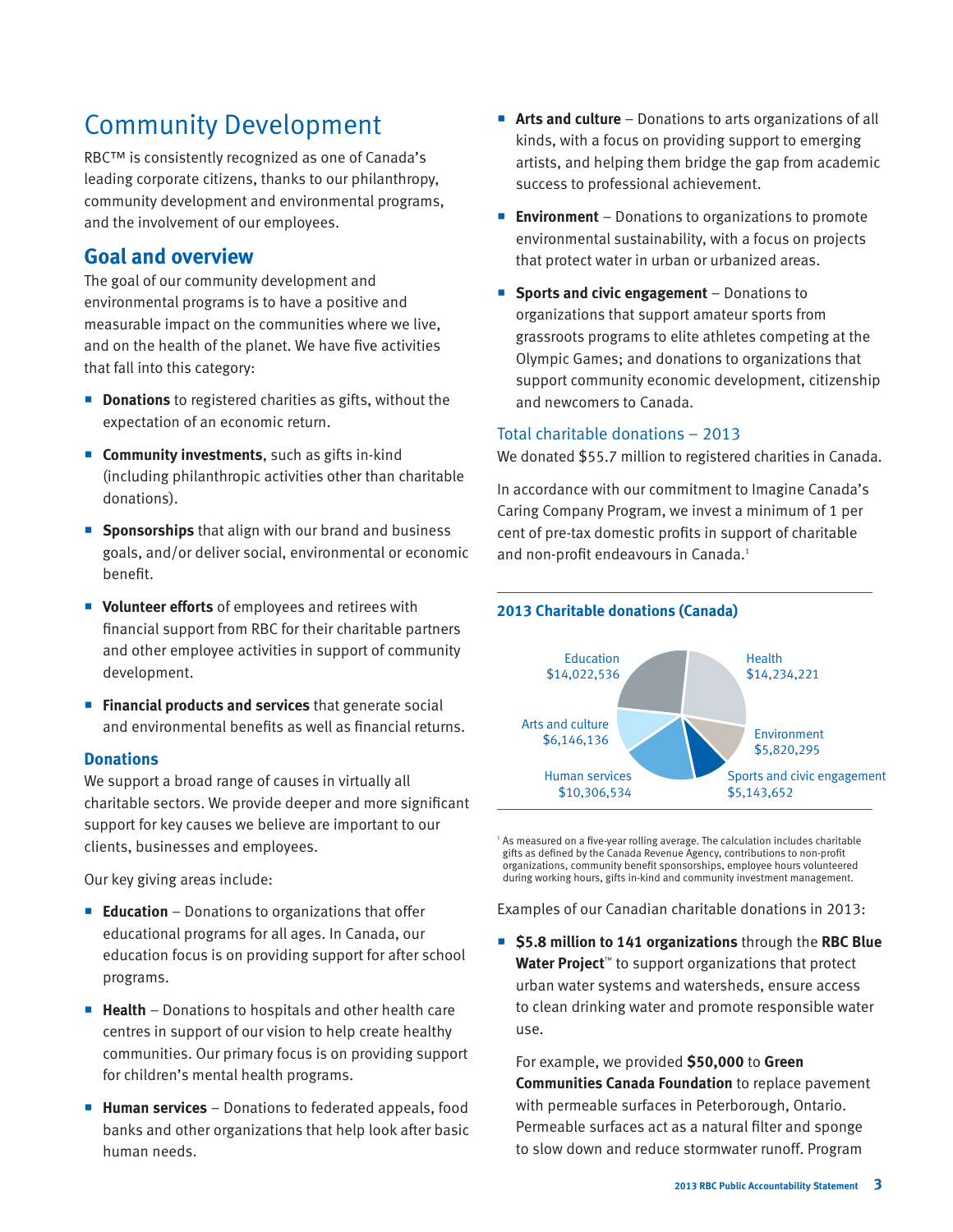participants also received hands-on training with a depaving expert, and returned to their communities with the knowledge to implement these practices locally.

**55.6 million to 157 organizations** through the **RBC Children's Mental Health Project** to support community-based and hospital programs that reduce stigma, provide early intervention and increase public awareness about children's mental health issues.

 For example, we provided **\$500,000**, payable over two years, to **Ronald McDonald House Charities Canada** to advance support and resources for the mental health and well-being of the thousands of families with seriously ill children staying at the 14 Ronald McDonald Houses across Canada each year.

**53.1 million to 121 community-based organizations** through the **RBC After School Project** to support programs offering children and youth structured and supervised after school activities focused on enhancing safety, social skills and self-esteem.

 For example, we provided **\$40,000** to **Bkejwanong Youth Facility – Walpole Island First Nation** in Wallaceburg, Ontario to provide youth with an opportunity to improve their social well-being through cultural teachings, education and recreation. The program provides youth with the necessary skills to be leaders in their community.

**53.1 million to 146 organizations** through the **RBC Emerging Artists Project** to support apprenticeships, internships and artist recognition programs that bridge the gap from academic excellence to professional careers across a range of visual, literary and performing arts.

 For example, we provided **\$100,000** to the **National Ballet of Canada** for the RBC Apprentice Programme, which produces graduates that fill the ranks of respected dance companies around the world.



More information about our Canadian and global charitable donations can be found on our **[Community & Sustainability website](http://www.rbc.com/community-sustainability/index.html)**.

## **Philanthropic activities other than charitable donations**

In 2013, we contributed \$6.9 million to community investment activities in Canada. This included our support for employee volunteerism, contributions to non-profit organizations that are not registered charities, gifts inkind, community sponsorships, community economic development and community investment program management.

Examples of our Canadian community investments in 2013:

- We committed to providing **\$1 million** over four years to the My Giving Moment campaign, made possible by the Rideau Hall Foundation. Launched in 2013, this fouryear social media campaign encourages all Canadians to give back to their communities through donations of time, talent or money.
- We provided **\$50,000** to the Centre for the North as part of a **\$250,000** five-year commitment. The Centre for the North is an initiative of the Conference Board of Canada. Its goal is to bring government, business and community, and Aboriginal leaders together to achieve a shared vision of sustainable prosperity in the North.
- We provided **\$12,500** to support the RBC Top 25 Canadian Immigrant Awards. These awards recognize the achievements and accomplishments of Canadian immigrants.

For examples of employee volunteer efforts, see page 5.

#### **Sponsorships**

We provide significant support to community organizations and charities through sponsorships. Sponsorships are negotiated and undertaken for strategic marketing purposes that align with our brand and business goals. They are expected to deliver a quantifiable return on investment, and some also benefit organizations and causes that provide social, environmental or economic benefit.

Examples of our Canadian sponsorships with a social impact in 2013:

■ We partnered with Free The Children on the "We Create Change" penny drive. The drive encouraged children and their schools to collect pennies in support of Free The Children's year-long Water Initiative. A total of 140 million pennies (\$1.4 million) were collected from across Canada, providing clean water to 56,000 people living in Free The Children international project areas.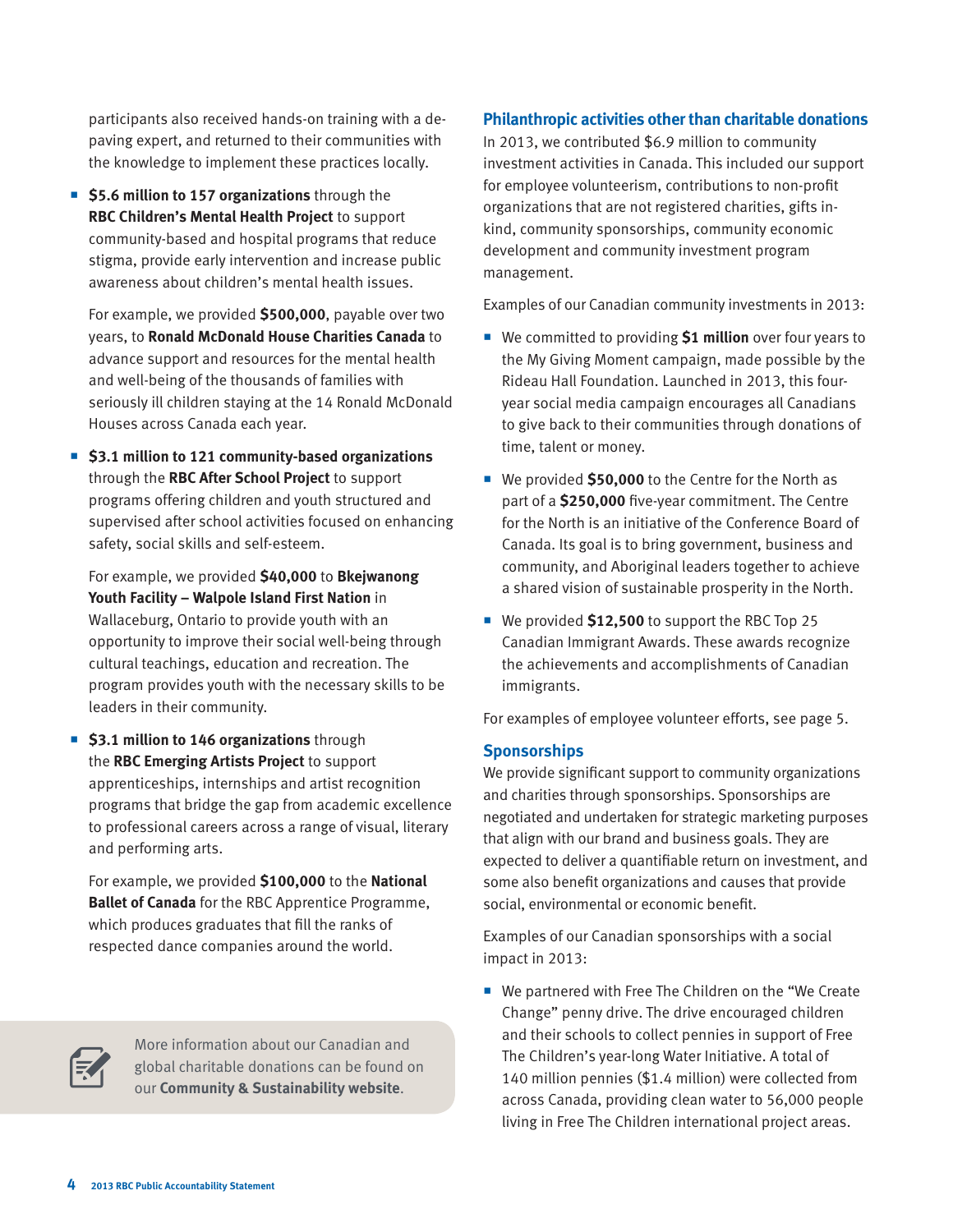- We were a national co-title sponsor of We Day 2013, an initiative of Free The Children. We Days allow youth to engage on social and environmental issues they are passionate about, and help to build a movement of young people making a difference in their communities and around the world. RBC helped bring We Day to nine cities across Canada between April and November 2013. These events were attended by over 120,000 Canadian youth and their teachers.
- We have been Canada's longest-standing supporter of the Canadian Olympic Team with a relationship dating back to 1947. We are proudly continuing our sponsorship at the Sochi 2014 and Rio 2016 Olympic Games. In addition, we support amateur sport in communities across Canada, from recreational to competitive activities, and from grassroots to elite-level athletes.
- We provide elite-level athletes with flexible career experiences to complement their training regimes through the RBC Olympians program. Since its inception, nearly 200 current and retired Olympic and Paralympic athletes have participated in the RBC Olympians program, and more than 10 have become full-time RBC employees.

#### **Employees and community development**

RBC employees and retirees are passionate volunteers, and we have a number of programs to support their efforts.

#### Grant programs

We support individual and team volunteer efforts, including disaster relief clean-up activities, for our employees and retirees through two specific grant programs:

- **RBC Employee Volunteer Grants (for individuals)** When an RBC employee or retiree donates 40 hours or more of their time over the course of the year to a registered charity, we provide that organization with a \$500 grant to celebrate our volunteer. In 2013, we donated more than \$1 million to community organizations on behalf of 2,090 employees and retirees in Canada.
- **RBC Day of Service Grants (for teams)** Volunteer teams of six or more people – three of whom must be RBC employees – can apply for a \$1,000 RBC grant to their chosen charity in recognition of their group responding to a one-time or short-term community

need, undertaken outside working hours. In 2013, we donated \$530,000 on behalf of 524 teams in Canada participating in the program.

#### Examples of employee activities

RBC employees in Canada volunteered with many organizations in 2013, including United Way, Junior Achievement, Free The Children (We Day) and Habitat for Humanity. Other examples include:

- 16,000 employees in towns and cities across Canada took part in RBC Blue Water Community Makeovers, planting over 11,000 plants and collecting more than 1,500 bags of garbage.
- More than 300 employees dedicated more than 5,600 hours to help those affected by the flooding in southern Alberta. RBC donated \$114,000 to the Canadian Red Cross – Alberta Floods Fund on their behalf (in addition to a corporate gift of \$125,000).

Our employees also participated in various activities in support of community development. For example, 3,500 employees, friends and family members in Canada took part in the RBC Run for the Kids. The event raised over \$1.2 million in support of youth mental health services for Sunnybrook Health Sciences Centre in Toronto.

## **Community economic development through financial products and services**

Banks play an important role in society by efficiently channeling funds to help create and grow wealth. We provide credit and other financial services to projects that contribute to the economic development of communities, generate social and environmental benefits and provide financial returns.

- **Community infrastructure** We provide financing and advice to clients in order to build infrastructure such as hospitals, schools, community centres, roads, bridges, energy and transit systems, and other major community-building projects. These clients include corporations, municipalities, First Nations and privatepublic partnerships (PPPs).
- **Innovation** We provide financing and advice to knowledge-based industry clients in the information technology, life sciences and health care, media and entertainment sectors. We also sponsor and support programs that promote the development and commercialization of new ideas.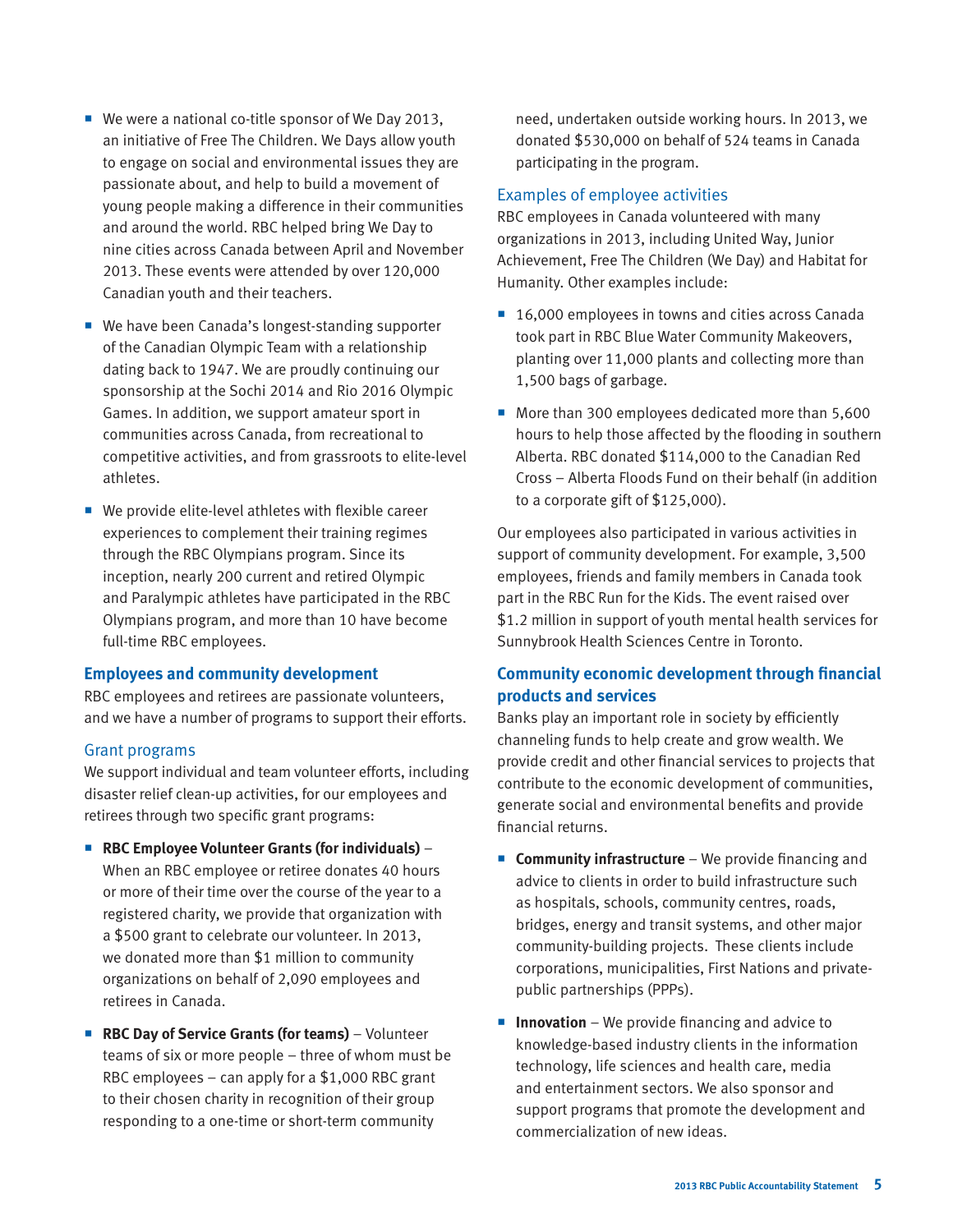**Sustainability** – We provide financing and advice to for-profit companies that are focused on tackling social and environmental challenges in our communities while generating a financial return. For example, the RBC Generator is a \$10 million pool of capital we created for the purpose of making "social finance" investments in businesses with strong potential to deliver both long-term financial returns and positive benefits in one or more of the following strategic areas: energy, water, employment for youth and community hiring/ employment for disadvantaged groups.

Examples of our credit and other financial services in 2013:

- **Apps with Impact** A \$250,000 RBC Generator investment is helping Greengage Mobile, a Torontobased software startup, grow and enhance their mobile sustainability engagement app designed to change behaviours by rewarding environmental, wellness and community actions.
- **MaRS Cleantech Fund** The RBC Generator made a \$500,000 investment in the MaRS Cleantech Fund, which provides early-stage funding to companies developing next-generation clean technology breakthroughs with global markets, deep intellectual property and capital-lean business models.
- **Grey Rock Power Centre** We provided a construction financing loan to fund the development of a commercial power centre hosting a truck stop, big box retail stores, a hotel and an entertainment and gaming facility on the Madawaska Maliseet First Nation in New Brunswick. The project is expected to create up to 300 jobs for the band and surrounding non-Aboriginal community. Of the total investment, 98 per cent is being spent locally, helping to improve the regional economy. For more, see the [RBC Aboriginal Partnership Report.](http://www.rbcroyalbank.com/commercial/aboriginal/pdf/57482%20Aboriginal%20Report_E.pdf)
- **Mishkeegogamang First Nation Community Centre** – We provided a loan for the construction of a community centre including fitness and performing arts facilities, offices, meeting rooms and a kitchen in Mishkeegogamang. Mishkeegogamang is a First Nations community located six hours north of Thunder Bay with approximately 1,800 members.

# Access to Financial Services

We strive to improve banking access for groups such as low-income individuals, seniors and persons with disabilities.

## **Low-income individuals**

We offer:

- A low-cost Canadian deposit account that allows 10 monthly debit transactions for a minimal flat monthly fee.
- Support and programs to improve access to adequate, suitable and affordable housing under the federal government Affordable Housing Initiative, offered through the Canada Mortgage and Housing Corporation in partnership with provinces and territories.
- Specialized products and services for students. For example, we provide two chequing options – one with no fees and 25 free debit transactions and another with a low monthly fee with unlimited debit transactions – as well as discounted credit card options. For more information about our programs and services for students, see [rbc.com/students](http://www.rbc.com/students).
- Specialized products and services for the Aboriginal community. For example, our on-reserve mortgages and development capital are both important factors in creating wealth and economic sustainability in Aboriginal communities. Our Leasehold Mortgage Program gives First Nations members greater flexibility and choice when financing the purchase or construction of a home. For more information about our products and services for the Aboriginal community, see [rbcroyalbank.com/commercial/aboriginal.](http://www.rbcroyalbank.com/commercial/aboriginal)
- Specialized products and services for newcomers to Canada. For example, we offer alternative ways for clients to secure a mortgage, even without a credit history. For more information about how we provide access to financial services to newcomers to Canada, see [rbc.com/canada](http://www.rbc.com/canada).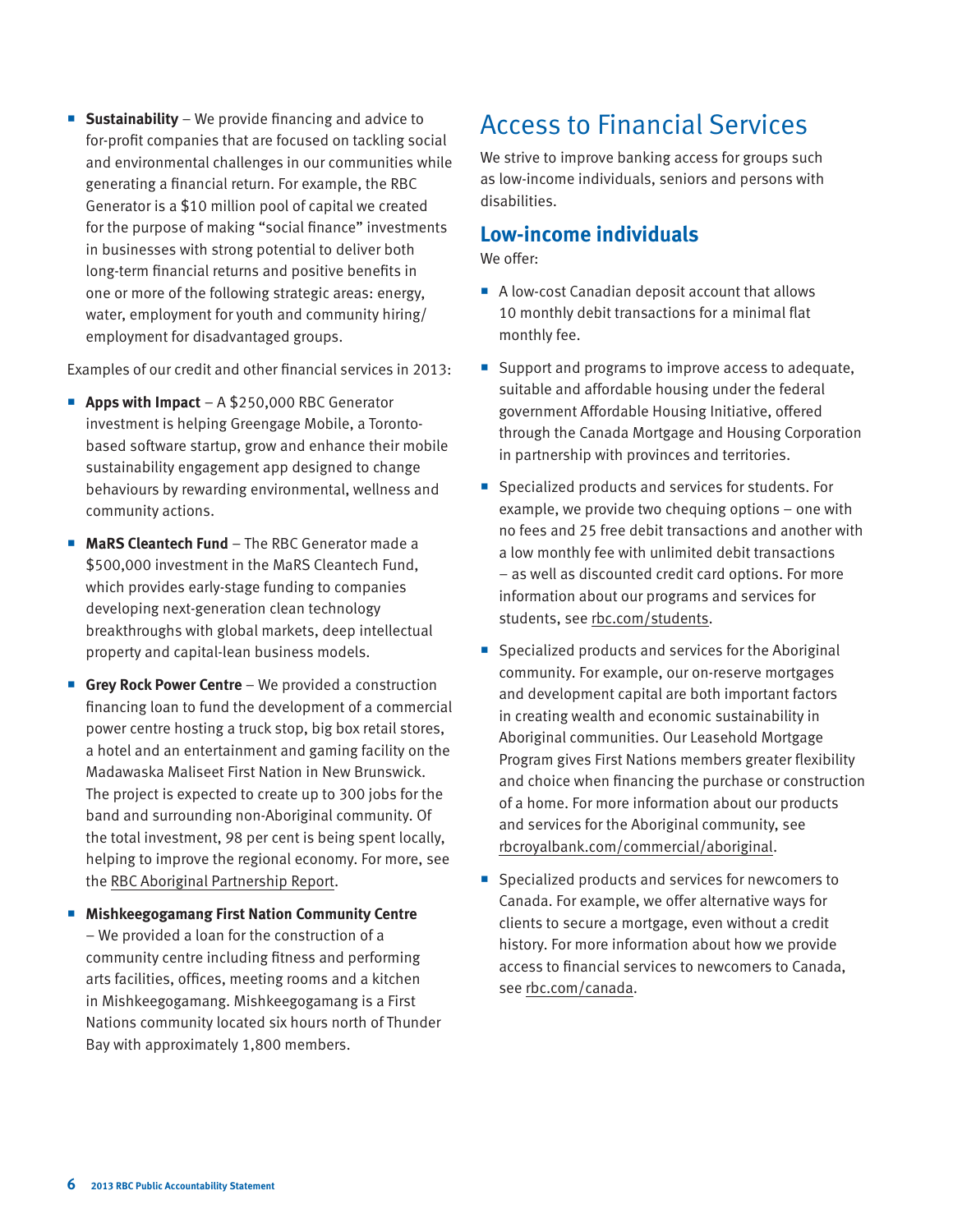# **Seniors**

We offer:

- Rebates on monthly banking fees and specialized insurance options.
- Education for clients to help reduce the financial abuse of seniors. In 2013, we produced a brochure to provide detailed financial advice regarding Powers of Attorney and avoiding financial abuse. We also continued our active and long-standing involvement with government, community and industry forums aimed at reducing senior financial abuse.
- A public website, [Seniors Finance and Caregiving,](https://www.rbcadvicecentre.com/key_life_moments/seniors_finance_and_caregiving) dedicated to providing advice and resources for seniors, as part of our RBC Advice Centre.
- Out-of-province/country emergency medical insurance coverage for clients aged 65 and above through our bank branches, advice centre and online banking, making it easy and convenient for clients to purchase it.
- Optional credit card insurance coverage for customers that, among other benefits, includes life coverage up to age 80 and disability and critical illness coverage up to age 70.

## **Persons with disabilities Branches**

- Approximately 90 per cent of our bank and insurance branches are wheelchair accessible.
- Every new RBC branch we open is wheelchair accessible.
- We are committed to applying barrier-free design standards wherever we operate.
- Our physical locations are audited periodically by internal groups and external regulatory agencies to identify and remove barriers.

## **ATMs**

- All new ATMs have larger screens to improve readability, and newly purchased walk-up and wheelchair accessible ATMs use our pioneering Audio Voice Guidance Capability.
- $\blacksquare$  Branch ATMs are compliant with the Canadian Standards Association's Accessibility Standards (B651) for height, reach and knee space.

## **Online banking**

- Public and secure banking websites are accessible and in compliance with the World Wide Web Consortium Web Content Accessibility Guidelines.
- $\blacksquare$  Our online banking is compatible with the browsers, keyboard navigation and adaptive devices most commonly used by persons with disabilities.

## **Telephone banking**

- We provide a special phone number that can be accessed using a teletypewriter device, giving hearingimpaired clients in Canada and the U.S. 24/7 access to banking services.
- Confidential, bonded third-party operators provide communications support to enable clients to talk to RBC staff by phone about more complex banking needs.

For more information, visit [rbc.com/accessibility.](http://www.rbc.com/accessibility)

# Initiatives to Support Small Businesses and Micro-Credit

Every day, we serve small business clients through the provision of credit, advice, specialized products and services. They, in turn, create jobs, pay taxes, buy goods and services, and contribute to a prosperous Canada.

## **Small business**

In 2013, we:

- Launched new resources to help our account managers and business advisors improve their ability to help small business clients manage their cash flow, including a new training and learning program and a cash flow advice tool that illustrates how changes to a client's business can affect cash flow.
- Quickly responded as a participant in the Alberta government's Alberta Flood Recovery Loan Guarantee Program and Alberta Flood Recovery Interest Rate Rebate Program to provide our support to small and medium-sized businesses that were affected by the flooding in June 2013.
- Added trip cancellation and interruption insurance benefits to the RBC Business Avion™ Visa<sup>‡</sup> card to protect cardholders on business trips.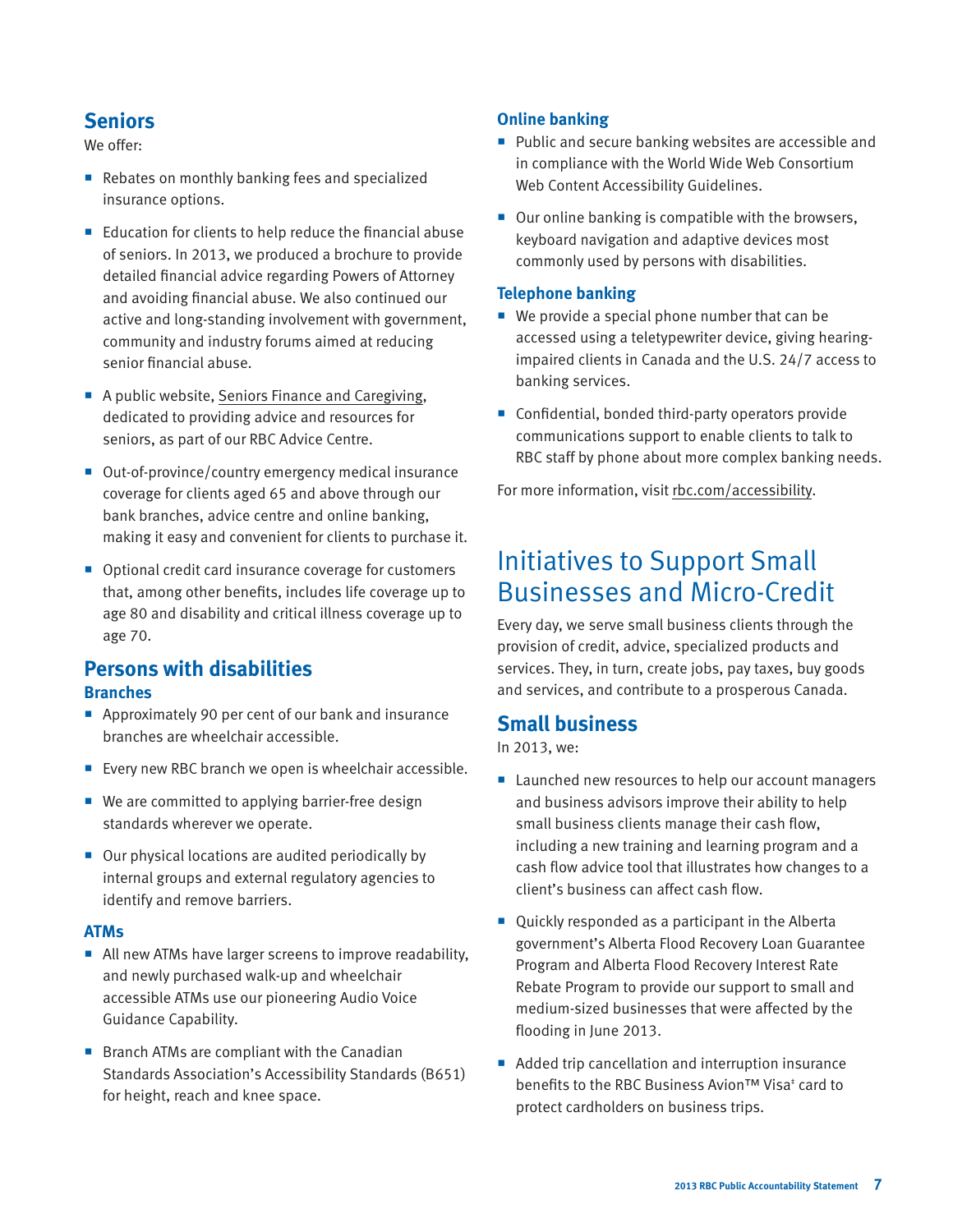- Added new content to our Greening Your Business [Advice Centre](http://www.rbcroyalbank.com/commercial/advice/greening-your-business/), an online hub with free resources and tools to help companies transition to more environmentally sustainable business models.
- Continued to invest in our small business credit card portfolio by improving processes so we can provide readier access to credit and faster service for clients.

## **Micro-credit**

RBC does not have a formal micro-credit product or program as it would typically be defined. However, for the purposes of this report, we are interpreting "micro-credit" as a variation on traditional credit that involves providing very small loans to people who would otherwise be unable to secure credit. These people might be unemployed or underemployed, lack collateral or an acceptable credit history. We provide small loans to entrepreneurs, support newcomers to Canada and work with underserved communities to support educational programs, create jobs and promote prosperity.

#### Examples:

- Through our Skilled Immigrant Employment Loan Program, we offer newcomers the opportunity to receive a loan of up to \$10,000 to put towards certification and/or licensing in Canada. In 2013, this pilot program was expanded to include 67 RBC Royal Bank™ branches in the Greater Toronto Area, 14 in Vancouver and 20 in Montreal. This program helps newcomers who work in the skilled trades, many of whom want to further their education to re-certify or upgrade their skills in Canada.
- We are involved in a pilot project in cooperation with the non-profit ACCESS Community Capital Fund, whereby RBC provides and administers micro-loans to residents of Toronto's Regent Park community so they can finance new and existing small businesses in the area.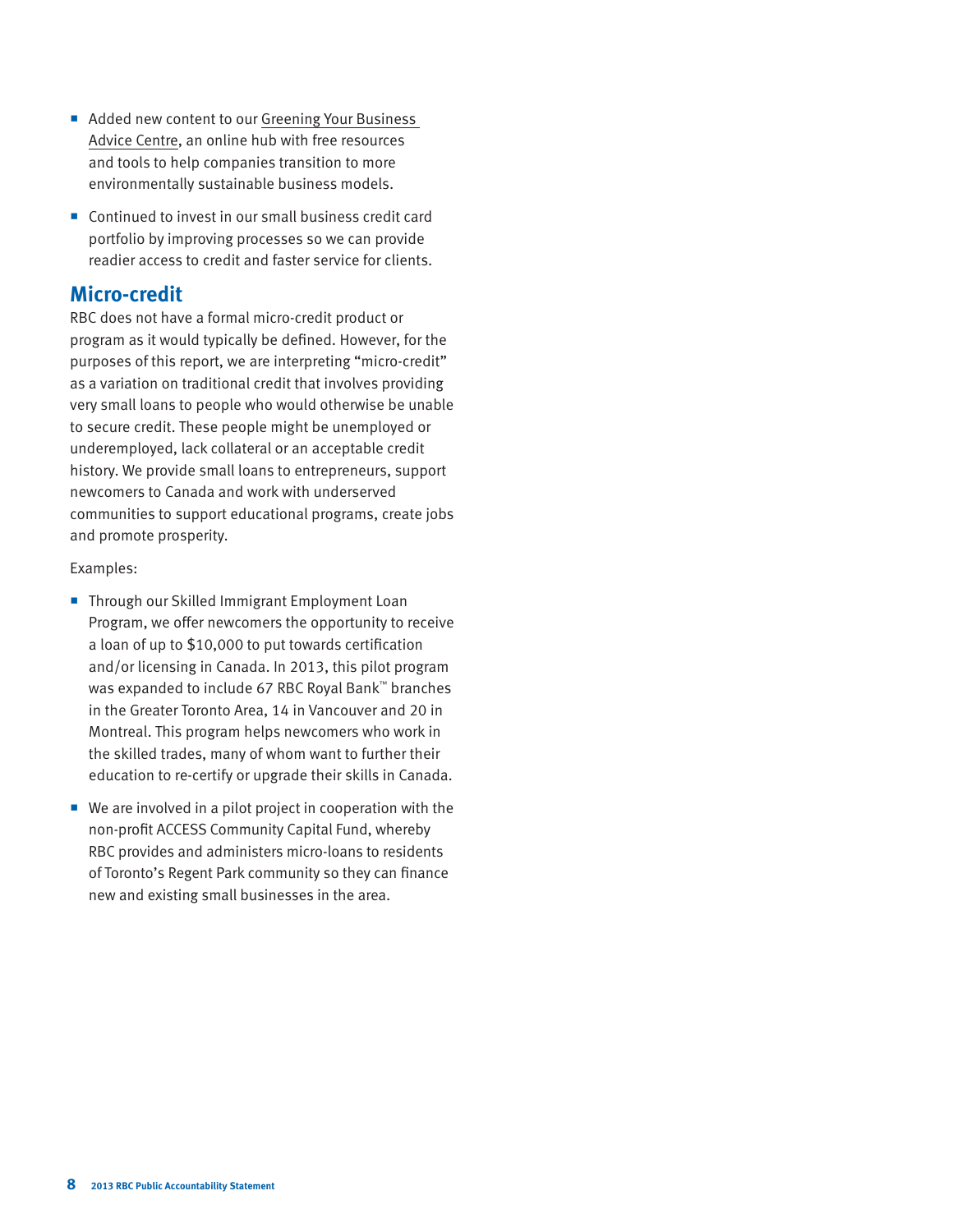# Debt Financing for Canadian Businesses

RBC is committed to helping small, commercial and corporate businesses prosper. Whether they are starting, maintaining or expanding their operations, providing debt financing is one of the ways we help Canadian businesses grow and succeed.

As at October 31, 2013, authorized amounts available to businesses in Canada totalled \$167.3 billion.

#### **Credit available for the fiscal year that ended October 31, 2013 (Authorized amount is in thousands of \$)**

| <b>Province or Territory</b>                                |                      | \$0-\$24,999 | \$25,000-<br>\$99,999 | \$100,000-<br>\$249,999 | \$250,000-<br>\$499,999 | \$500,000-<br>\$999,999 | \$1,000,000-<br>\$4,999,999 | \$5,000,000<br>and greater | <b>Total</b>  |
|-------------------------------------------------------------|----------------------|--------------|-----------------------|-------------------------|-------------------------|-------------------------|-----------------------------|----------------------------|---------------|
| Newfoundland<br>and Labrador                                | Number of<br>Clients | 1,627        | 951                   | 251                     | 152                     | 120                     | 120                         | 37                         | 3,258         |
|                                                             | Authorized<br>Amount | \$15,512     | \$43,361              | \$38,653                | \$53,273                | \$84,529                | \$268,187                   | \$973,099                  | \$1,476,615   |
| Prince Edward                                               | Number of<br>Clients | 620          | 364                   | 107                     | 54                      | 51                      | 49                          | 15                         | 1,260         |
| Island                                                      | Authorized<br>Amount | \$5,439      | \$17,047              | \$17,090                | \$19,239                | \$37,123                | \$98,853                    | \$202,474                  | \$397,264     |
| Nova Scotia                                                 | Number of<br>Clients | 6,546        | 3,277                 | 960                     | 552                     | 377                     | 399                         | 109                        | 12,220        |
|                                                             | Authorized<br>Amount | \$58,391     | \$152,993             | \$147,466               | \$193,581               | \$259,762               | \$859,793                   | \$2,577,537                | \$4,249,522   |
| New Brunswick                                               | Number of<br>Clients | 3,482        | 1,822                 | 558                     | 318                     | 203                     | 207                         | 68                         | 6,658         |
|                                                             | Authorized<br>Amount | \$31,383     | \$85,234              | \$85,773                | \$112,779               | \$143,652               | \$450,973                   | \$1,210,154                | \$2,119,947   |
| Quebec                                                      | Number of<br>Clients | 25,645       | 11,724                | 4,448                   | 2,276                   | 1,845                   | 2,122                       | 609                        | 48,669        |
|                                                             | Authorized<br>Amount | \$220,358    | \$551,748             | \$692,314               | \$796,000               | \$1,288,958             | \$4,487,239                 | \$15,662,295               | \$23,698,912  |
| Ontario                                                     | Number of<br>Clients | 73,430       | 34,287                | 12,005                  | 5,833                   | 4,592                   | 5,127                       | 1.484                      | 136,758       |
|                                                             | Authorized<br>Amount | \$614,333    | \$1,622,959           | \$1,851,008             | \$2,060,249             | \$3,206,463             | \$10,780,575                | \$53,373,210               | \$73,508,797  |
| Manitoba                                                    | Number of<br>Clients | 5,783        | 3,630                 | 1,411                   | 458                     | 439                     | 442                         | 139                        | 12,302        |
|                                                             | Authorized<br>Amount | \$50,693     | \$179,873             | \$217,144               | \$160,143               | \$316,070               | \$957,079                   | \$2,831,349                | \$4,712,351   |
| Saskatchewan                                                | Number of<br>Clients | 6,974        | 4.643                 | 2,158                   | 677                     | 606                     | 536                         | 115                        | 15,709        |
|                                                             | Authorized<br>Amount | \$63,775     | \$236,129             | \$333,334               | \$236,377               | \$425,555               | \$1,086,040                 | \$2,868,006                | \$5,249,215   |
| Alberta                                                     | Number of<br>Clients | 31,213       | 13,697                | 4,498                   | 1,825                   | 1,452                   | 1,799                       | 658                        | 55,142        |
|                                                             | Authorized<br>Amount | \$272,363    | \$642,993             | \$689,690               | \$630,299               | \$1,018,412             | \$3,892,532                 | \$26,216,057               | \$33,362,346  |
| British Columbia                                            | Number of<br>Clients | 32,940       | 17,785                | 5,570                   | 2,104                   | 1,566                   | 1,754                       | 479                        | 62,198        |
|                                                             | Authorized<br>Amount | \$295,929    | \$837,672             | \$843,559               | \$727,886               | \$1,097,752             | \$3,719,778                 | \$10,346,216               | \$17,868,793  |
| Yukon, Northwest<br>Territories and<br>Nunavut <sup>1</sup> | Number of<br>Clients | 557          | 299                   | 88                      | 45                      | 42                      | 59                          | 16                         | 1,106         |
|                                                             | Authorized<br>Amount | \$4,719      | \$14,029              | \$13,502                | \$15,504                | \$29,146                | \$126,781                   | \$488,535                  | \$692,215     |
| <b>Total</b>                                                | Number of<br>Clients | 188,817      | 92,479                | 32,054                  | 14,294                  | 11,293                  | 12,614                      | 3,729                      | 355,280       |
|                                                             | Authorized<br>Amount | \$1,632,895  | \$4,384,039           | \$4,929,532             | \$5,005,330             | \$7,907,421             | \$26,727,828                | \$116,748,932              | \$167,335,976 |

<sup>1</sup> Data for Yukon, Northwest Territories and Nunavut have been consolidated to protect the privacy of individual borrowers who might otherwise be identifiable.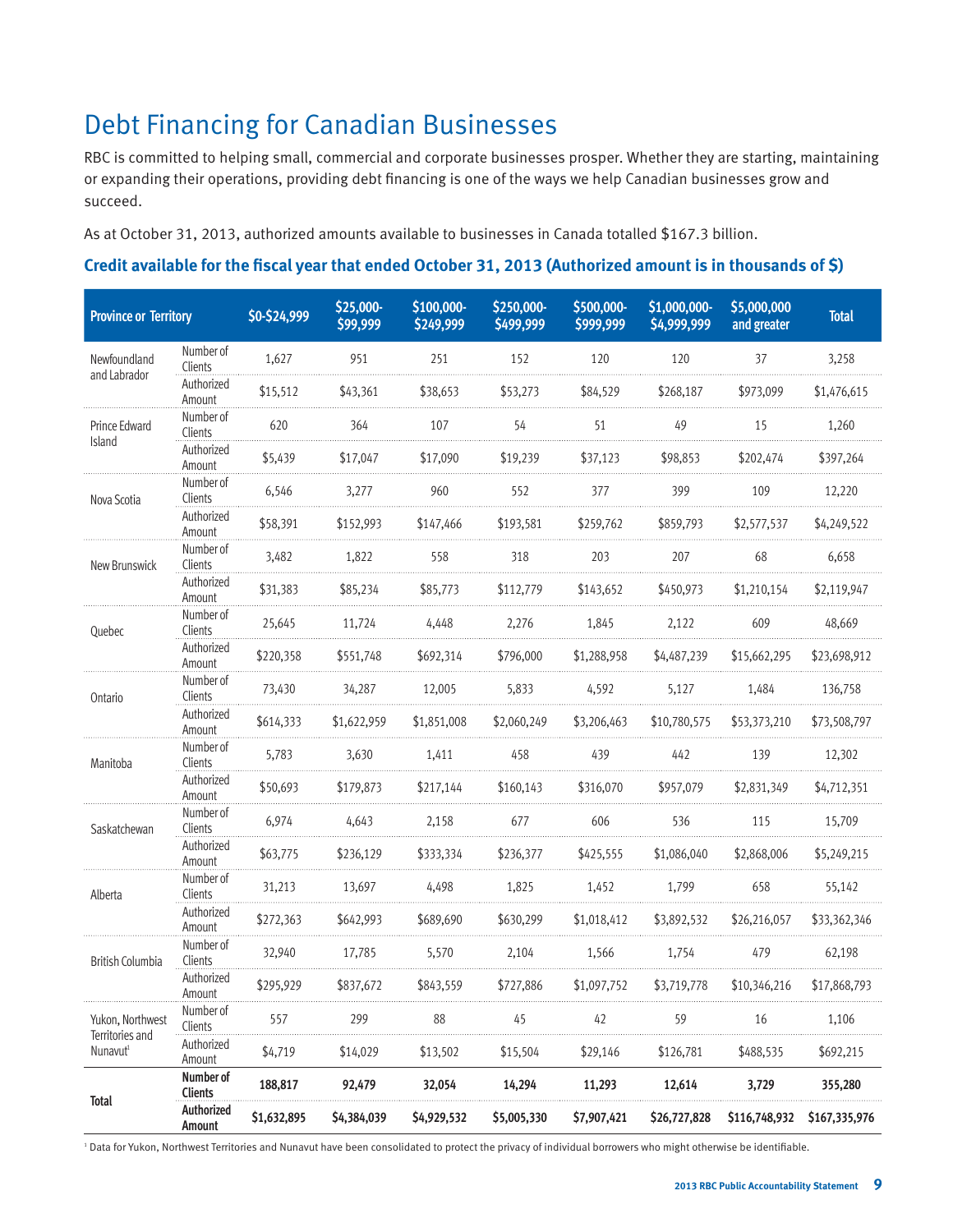# Canadian Bank Branch/Facility Openings, Closings and Relocations

# **Bank branches**

| <b>OPENED</b>  |                        |                                |                                    |
|----------------|------------------------|--------------------------------|------------------------------------|
| Province       | City                   | <b>Branch</b>                  | <b>Street Address</b>              |
| <b>NL</b>      | St. John's             | <b>Kelsey Drive</b>            | 61 Kelsey Drive                    |
| <b>NS</b>      | <b>Upper Tantallon</b> | <b>Upper Tantallon</b>         | 5280 Saint Margaret's Bay Road     |
| <b>OC</b>      | Montreal               | 4977 Jean-Talon O              | 4977 rue lean-Talon O              |
| QC             | St. Hubert             | Cousineau & Gaetan-Boucher     | 5929 boulevard Cousineau           |
| ON             | Bowmanville            | Longworth & Scugog             | 680 Longworth Avenue               |
| ON             | <b>Brampton</b>        | Creditview & Sandalwood        | 10615 Creditview Road              |
| 0 <sub>N</sub> | Guelph                 | Woodlawn & Woolwich            | 5 Woodlawn Road                    |
| <b>ON</b>      | King City              | King City                      | 2115 King Road                     |
| 0 <sub>N</sub> | Ottawa                 | Limebank & Spratt              | 4462 Limebank Road                 |
| ON             | Ottawa                 | Terry Fox & Fernbank           | 5345 Fernbank Road                 |
| ON             | Toronto                | Dundas & Bay                   | 101 Dundas Street W                |
| ON             | Toronto                | King & Berkeley                | 339 King Street E, Unit 8          |
| ON             | Toronto                | Yonge & Gerrard                | 382 Yonge Street                   |
| AB             | <b>Fdmonton</b>        | West Henday                    | 1004 Webber Greens Drive NW        |
| <b>BC</b>      | Abbotsford             | <b>High Street</b>             | 3122 Mt. Lehman Road               |
| BC.            | Langley                | Willoughby Town Centre         | 20678 Willoughby Town Centre Drive |
| ВC             | Richmond               | No. 3 Road & Cambie Road       | 4000 No. 3 Road, Unit 110          |
| BC.            | Vancouver              | Kingsway & Nanaimo             | 2320 Kingsway                      |
| BC.            | Victoria               | <b>Blanshard &amp; Saanich</b> | 3541 Blanshard Street              |
|                |                        |                                |                                    |
| <b>CLOSED</b>  |                        |                                |                                    |
| Province       | City                   | <b>Branch</b>                  | <b>Street Address</b>              |
| NS.            | Stewiacke              | Stewiacke                      | 267 George Street                  |
| <b>ON</b>      | Peterborough           | Lansdowne & Ashburnham         | 198 Lansdowne Street E             |
| AB             | Calgary                | Lambda In-Store Banking        | 1423 Centre Street N               |

| <b>RELOCATED</b> |                      |                     |                        |
|------------------|----------------------|---------------------|------------------------|
| <b>Province</b>  |                      | From                |                        |
| OC               | <b>Berthierville</b> | 31 rue Iberville    | 790 rue Notre-Dame     |
| O(               | .)utremont           | 1307 rue Notre-Dame | 1298 avenue Van Horne  |
| ΩN               | Peterborough         | 832 Park Street S   | 861 Lansdowne Street W |
| ΑB               | Strathmore           | 202 2nd Avenue      | 100 Ranch Market       |
|                  |                      | 982 Howe Street     | 1010 Hornby Street     |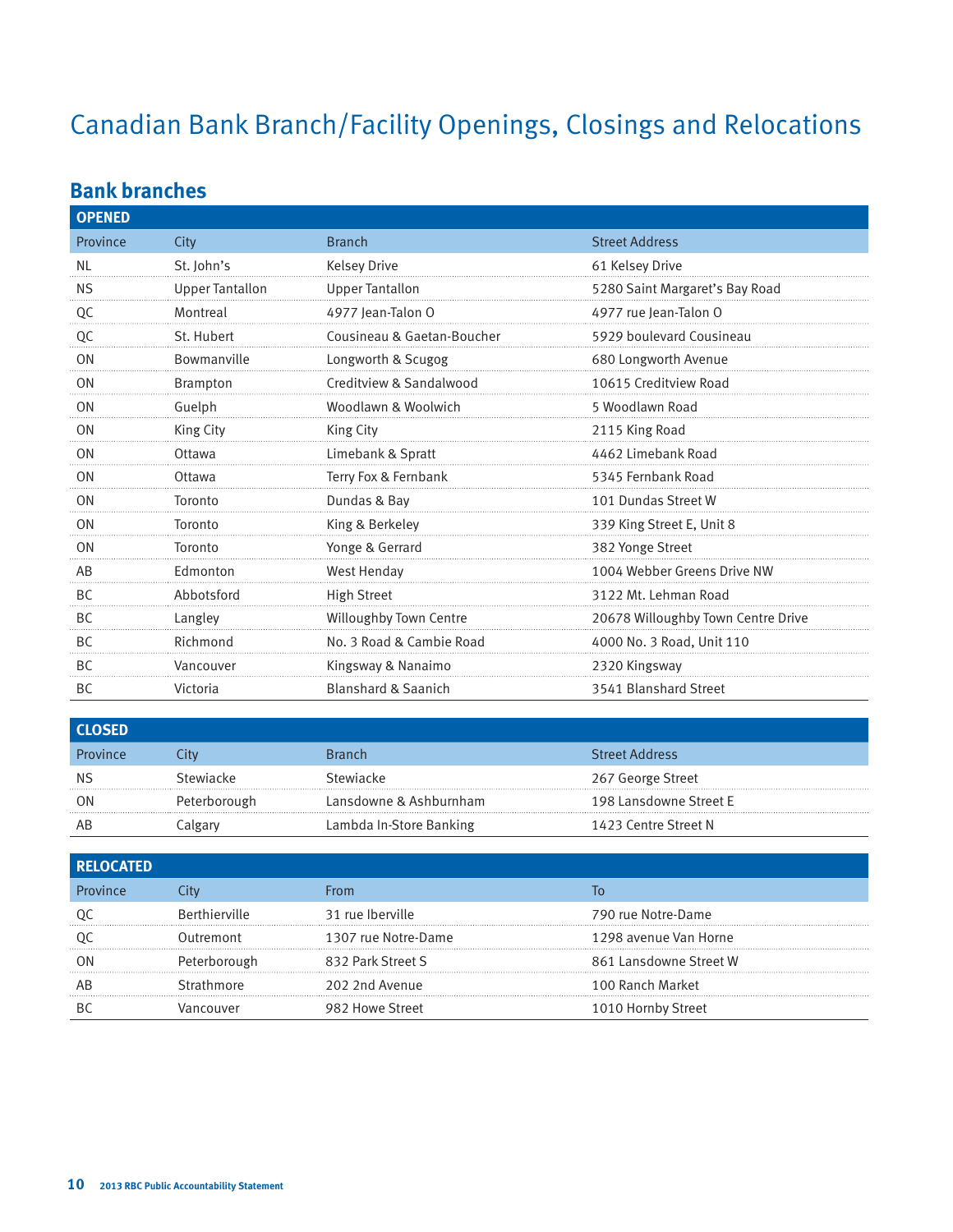# **ATMs**

| <b>ATMs installed</b> |                               |                                         |  |  |
|-----------------------|-------------------------------|-----------------------------------------|--|--|
|                       | Province/City                 | <b>Street Address</b>                   |  |  |
| ΝF                    | Corner Brook                  | 2 Herald Avenue                         |  |  |
| ΝF                    | Mount Pearl                   | 18 Gibson Drive                         |  |  |
| ΝF                    | St. John's                    | 61 Kelsey Drive (3 ATMs)                |  |  |
| ΝF                    | St. John's                    | 155 Torbay Road                         |  |  |
| PEI                   | Cavendish                     | 8934 Cavendish Road                     |  |  |
| ΝS                    | <b>Fall River</b>             | 3260 Hwy 2                              |  |  |
| ΝS                    | Halifax                       | 3430 Joseph Howe Drive                  |  |  |
| ΝS                    | Halifax                       | 5524 Spring Garden Road                 |  |  |
| <b>NS</b>             | Lower Sackville               | 766 Sackville Drive                     |  |  |
| ΝS                    | New Germany                   | 5253 Hwy 10                             |  |  |
| ΝS                    | North Sydney                  | 131 King Street                         |  |  |
| ΝS                    | Sydney                        | 1174 Kings Road                         |  |  |
| ΝS                    | Sydney                        | 565 George S                            |  |  |
| ΝS                    | Sydney                        | A015 - 254 Prince Street                |  |  |
| ΝS                    | <b>Upper Tantallon</b>        | 5280 St. Margarets Bay Road<br>(2 ATMs) |  |  |
| NΒ                    | Atholville                    | 155 - 312 Val d'Amour Road              |  |  |
| NΒ                    | Dieppe                        | 100 - 231 Champlain Street              |  |  |
| NΒ                    | Hartland                      | 6 - 380 Main Street                     |  |  |
| ΝB                    | Quispamsis                    | 175 Old Hampton Road                    |  |  |
| QC                    | Berthierville                 | 790 rue Notre-Dame                      |  |  |
| QC                    | Boucherville                  | 500 boulevard de Mortagne               |  |  |
| QC                    | Dollard-des-Ormeaux           | 3610 boulevard Saint-Jean               |  |  |
| QC                    | Dorval                        | 975 boulevard Romeo Vachon              |  |  |
| QC                    | Jonquière                     | 3899 rue des Mouettes                   |  |  |
| QC                    | Magog                         | 415 rue Sherbrooke                      |  |  |
| QC                    | Mercier                       | 676 boulevard St-Jean Baptiste          |  |  |
| QC                    | Montreal                      | 4977 rue Jean-Talon O (2 ATMs)          |  |  |
| QC                    | Outremont                     | 1298 avenue Van Horne                   |  |  |
| QC                    | Quebec                        | 1260 boulevard Lebourgneuf              |  |  |
| QC                    | Repentigny                    | 288 rue Valmont                         |  |  |
| QC                    | Salaberry-de-Valley-<br>field | 301 boulevard des Érables               |  |  |
| QC                    | Sherbrooke                    | 875 rue King                            |  |  |
| QC                    | Ste-Julie                     | 2630 rue Principale                     |  |  |
| QC                    | St-Hubert                     | 5929 boulevard Cousineau<br>(2 ATMs)    |  |  |
| ON                    | Bowmanville                   | B1 - 680 Longworth Avenue<br>(2 ATMs)   |  |  |
| ON                    | Brampton                      | 10615 Creditview Road (3 ATMs)          |  |  |
| ΟN                    | Barrie                        | 1371 Highway 11 N Shanty Bay            |  |  |

| Province/City<br><b>Street Address</b><br>ΟN<br>Kanata<br>5709 Hazeldean Road<br>King City<br>2115 King Road (2 ATMs)<br>ΟN<br>96 Fanshawe Park Road E<br>ΟN<br>London<br>(2 ATMs)<br>3090 Colonel Talbot Road<br>ΟN<br>London<br>220 Lakeshore Road W<br>ΟN<br>Mississauga<br>(2 ATMs)<br>1730 Lakeshore Road W<br>ΟN<br>Mississauga<br>4056 Confederation Pkwy<br>ΟN<br>Mississauga<br>(2 ATMs)<br>ΟN<br>Mississauga<br>7280 Dixie Road<br>3131 Strandherd Drive<br>ΟN<br>Nepean<br>Oakville<br>1333 Dorval Drive (3 ATMs)<br>ΟN<br>181 Greenbank Road<br>ΟN<br>Ottawa<br>360 March Road (2 ATMs)<br>ΟN<br>Ottawa<br>4462 Limebank Road (3 ATMs)<br>ΟN<br>Ottawa<br>5345 Fernbank Road (3 ATMs)<br>ΟN<br>Ottawa<br>Richmond Hill<br>12338 Yonge Street<br>ΟN<br>629 Markham Road<br>ΟN<br>Scarborough<br>180 Wellington Street W<br>Toronto<br>ΟN<br>(2 ATMs)<br>ΟN<br>Toronto<br>2275 Bayview Avenue<br>5 - 382 Yonge Street (2 ATMs)<br>Toronto<br>ΟN<br>8 - 339 King Street E (2 ATMs)<br>ΟN<br>Toronto<br>101 Dundas Street W (2 ATMs)<br>Toronto<br>ΟN<br>ΟN<br>Toronto<br>2343 Eglinton Avenue W<br>Waterdown<br>304 Dundas Street E (2 ATMs)<br>ΟN |
|-------------------------------------------------------------------------------------------------------------------------------------------------------------------------------------------------------------------------------------------------------------------------------------------------------------------------------------------------------------------------------------------------------------------------------------------------------------------------------------------------------------------------------------------------------------------------------------------------------------------------------------------------------------------------------------------------------------------------------------------------------------------------------------------------------------------------------------------------------------------------------------------------------------------------------------------------------------------------------------------------------------------------------------------------------------------------------------------------------------------------------------------------------------|
|                                                                                                                                                                                                                                                                                                                                                                                                                                                                                                                                                                                                                                                                                                                                                                                                                                                                                                                                                                                                                                                                                                                                                             |
|                                                                                                                                                                                                                                                                                                                                                                                                                                                                                                                                                                                                                                                                                                                                                                                                                                                                                                                                                                                                                                                                                                                                                             |
|                                                                                                                                                                                                                                                                                                                                                                                                                                                                                                                                                                                                                                                                                                                                                                                                                                                                                                                                                                                                                                                                                                                                                             |
|                                                                                                                                                                                                                                                                                                                                                                                                                                                                                                                                                                                                                                                                                                                                                                                                                                                                                                                                                                                                                                                                                                                                                             |
|                                                                                                                                                                                                                                                                                                                                                                                                                                                                                                                                                                                                                                                                                                                                                                                                                                                                                                                                                                                                                                                                                                                                                             |
|                                                                                                                                                                                                                                                                                                                                                                                                                                                                                                                                                                                                                                                                                                                                                                                                                                                                                                                                                                                                                                                                                                                                                             |
|                                                                                                                                                                                                                                                                                                                                                                                                                                                                                                                                                                                                                                                                                                                                                                                                                                                                                                                                                                                                                                                                                                                                                             |
|                                                                                                                                                                                                                                                                                                                                                                                                                                                                                                                                                                                                                                                                                                                                                                                                                                                                                                                                                                                                                                                                                                                                                             |
|                                                                                                                                                                                                                                                                                                                                                                                                                                                                                                                                                                                                                                                                                                                                                                                                                                                                                                                                                                                                                                                                                                                                                             |
|                                                                                                                                                                                                                                                                                                                                                                                                                                                                                                                                                                                                                                                                                                                                                                                                                                                                                                                                                                                                                                                                                                                                                             |
|                                                                                                                                                                                                                                                                                                                                                                                                                                                                                                                                                                                                                                                                                                                                                                                                                                                                                                                                                                                                                                                                                                                                                             |
|                                                                                                                                                                                                                                                                                                                                                                                                                                                                                                                                                                                                                                                                                                                                                                                                                                                                                                                                                                                                                                                                                                                                                             |
|                                                                                                                                                                                                                                                                                                                                                                                                                                                                                                                                                                                                                                                                                                                                                                                                                                                                                                                                                                                                                                                                                                                                                             |
|                                                                                                                                                                                                                                                                                                                                                                                                                                                                                                                                                                                                                                                                                                                                                                                                                                                                                                                                                                                                                                                                                                                                                             |
|                                                                                                                                                                                                                                                                                                                                                                                                                                                                                                                                                                                                                                                                                                                                                                                                                                                                                                                                                                                                                                                                                                                                                             |
|                                                                                                                                                                                                                                                                                                                                                                                                                                                                                                                                                                                                                                                                                                                                                                                                                                                                                                                                                                                                                                                                                                                                                             |
|                                                                                                                                                                                                                                                                                                                                                                                                                                                                                                                                                                                                                                                                                                                                                                                                                                                                                                                                                                                                                                                                                                                                                             |
|                                                                                                                                                                                                                                                                                                                                                                                                                                                                                                                                                                                                                                                                                                                                                                                                                                                                                                                                                                                                                                                                                                                                                             |
|                                                                                                                                                                                                                                                                                                                                                                                                                                                                                                                                                                                                                                                                                                                                                                                                                                                                                                                                                                                                                                                                                                                                                             |
|                                                                                                                                                                                                                                                                                                                                                                                                                                                                                                                                                                                                                                                                                                                                                                                                                                                                                                                                                                                                                                                                                                                                                             |
|                                                                                                                                                                                                                                                                                                                                                                                                                                                                                                                                                                                                                                                                                                                                                                                                                                                                                                                                                                                                                                                                                                                                                             |
|                                                                                                                                                                                                                                                                                                                                                                                                                                                                                                                                                                                                                                                                                                                                                                                                                                                                                                                                                                                                                                                                                                                                                             |
|                                                                                                                                                                                                                                                                                                                                                                                                                                                                                                                                                                                                                                                                                                                                                                                                                                                                                                                                                                                                                                                                                                                                                             |
|                                                                                                                                                                                                                                                                                                                                                                                                                                                                                                                                                                                                                                                                                                                                                                                                                                                                                                                                                                                                                                                                                                                                                             |
| Windsor<br>ΟN<br>8135 Wyandotte Street E                                                                                                                                                                                                                                                                                                                                                                                                                                                                                                                                                                                                                                                                                                                                                                                                                                                                                                                                                                                                                                                                                                                    |
| D5 - 5 Woodlawn Road W<br>Windsor<br>ON<br>(2 ATMs)                                                                                                                                                                                                                                                                                                                                                                                                                                                                                                                                                                                                                                                                                                                                                                                                                                                                                                                                                                                                                                                                                                         |
| Elie<br>Hwy 1 and Provincial Road 248<br>MΒ                                                                                                                                                                                                                                                                                                                                                                                                                                                                                                                                                                                                                                                                                                                                                                                                                                                                                                                                                                                                                                                                                                                 |
| 2 - 43 Osborne Street (2 ATMs)<br>MΒ<br>Winnipeg                                                                                                                                                                                                                                                                                                                                                                                                                                                                                                                                                                                                                                                                                                                                                                                                                                                                                                                                                                                                                                                                                                            |
| ΜB<br>Winnipeg<br>515 Portage Avenue                                                                                                                                                                                                                                                                                                                                                                                                                                                                                                                                                                                                                                                                                                                                                                                                                                                                                                                                                                                                                                                                                                                        |
| SK<br>Saskatoon<br>87 Campus Drive                                                                                                                                                                                                                                                                                                                                                                                                                                                                                                                                                                                                                                                                                                                                                                                                                                                                                                                                                                                                                                                                                                                          |
| Wilkie<br>503 - 7th Avenue W<br>SK                                                                                                                                                                                                                                                                                                                                                                                                                                                                                                                                                                                                                                                                                                                                                                                                                                                                                                                                                                                                                                                                                                                          |
| 900 Market Street SE<br>Airdrie<br>AВ                                                                                                                                                                                                                                                                                                                                                                                                                                                                                                                                                                                                                                                                                                                                                                                                                                                                                                                                                                                                                                                                                                                       |
| 100 - 151 Walden Gate SE<br>AB<br>Calgary                                                                                                                                                                                                                                                                                                                                                                                                                                                                                                                                                                                                                                                                                                                                                                                                                                                                                                                                                                                                                                                                                                                   |
| AB<br>100 - 815 17th Avenue SW<br>Calgary                                                                                                                                                                                                                                                                                                                                                                                                                                                                                                                                                                                                                                                                                                                                                                                                                                                                                                                                                                                                                                                                                                                   |
| 722 16th Avenue NE<br>AB<br>Calgary                                                                                                                                                                                                                                                                                                                                                                                                                                                                                                                                                                                                                                                                                                                                                                                                                                                                                                                                                                                                                                                                                                                         |
| 6455 Macleod Trail S<br>AВ<br>Calgary                                                                                                                                                                                                                                                                                                                                                                                                                                                                                                                                                                                                                                                                                                                                                                                                                                                                                                                                                                                                                                                                                                                       |
| 1004 Webber Greens Drive NW<br>AB<br>Edmonton<br>(3 A T M s)                                                                                                                                                                                                                                                                                                                                                                                                                                                                                                                                                                                                                                                                                                                                                                                                                                                                                                                                                                                                                                                                                                |
| AB<br>11400 University Avenue<br>Edmonton                                                                                                                                                                                                                                                                                                                                                                                                                                                                                                                                                                                                                                                                                                                                                                                                                                                                                                                                                                                                                                                                                                                   |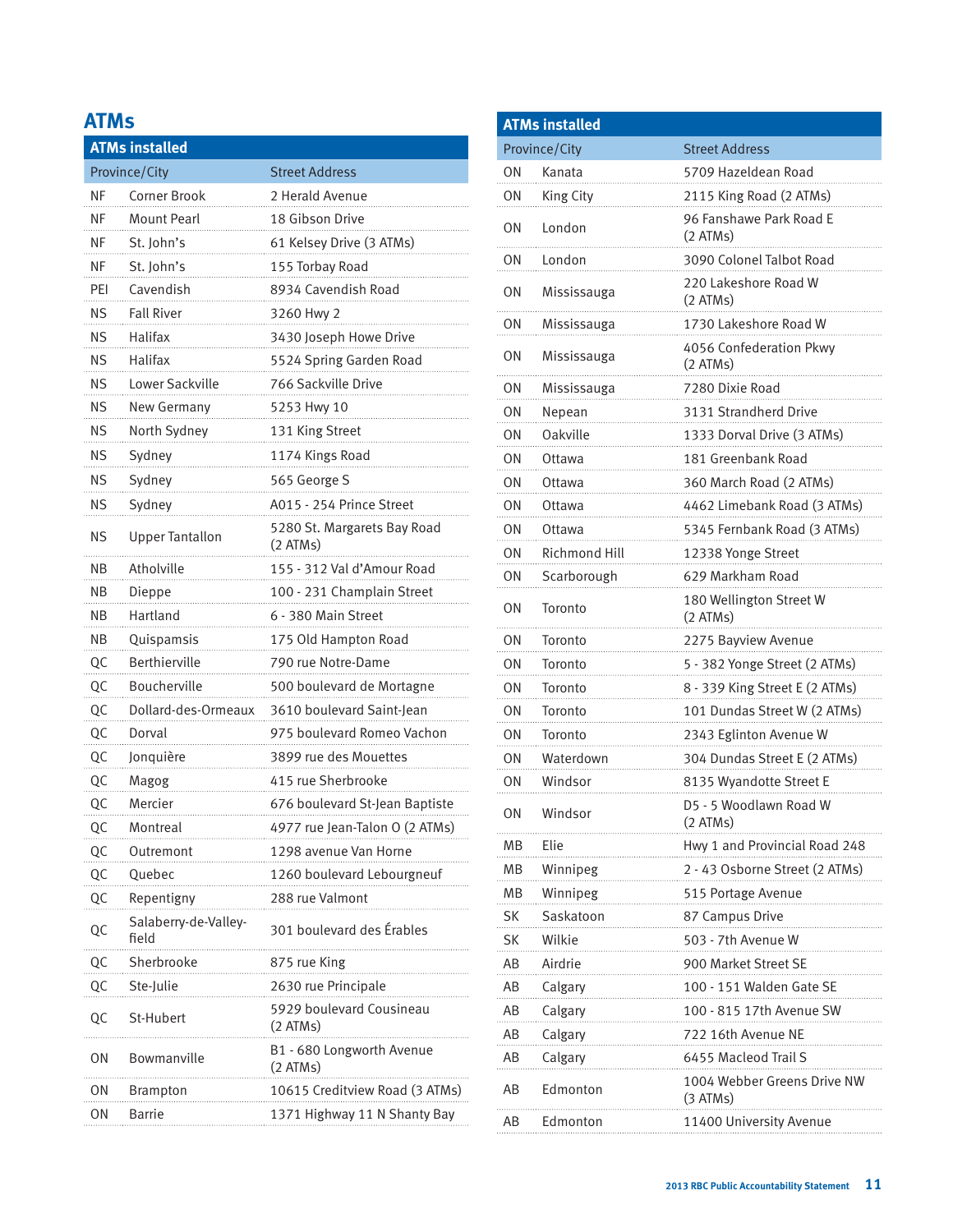|           | <b>ATMs installed</b> |                                                |
|-----------|-----------------------|------------------------------------------------|
|           | Province/City         | <b>Street Address</b>                          |
| AB        | Fort McMurray         | 190 - 121 Signal Road                          |
| AB        | Fort McMurray         | Site 1 RR1 (2 ATMs)                            |
| AB        | High River            | 1230 3rd Street SE                             |
| AB        | High River            | 139 5th Avenue SW                              |
| AB        | Nanton                | 2107 20th Avenue                               |
| AB        | Niton Junction        | Hwy 16 W and Niton Junction                    |
| AB        | Strathmore            | 121 - 100 Ranch Market                         |
| BC.       | Abbotsford            | 1100 - 3122 Mt. Lehman Road<br>(2 ATMs)        |
| ВC        | Abbotsford            | L110 - 3122 Mt. Lehman Road                    |
| <b>BC</b> | Langley               | 20678 Willoughby Town Centre<br>Drive (2 ATMs) |
| BC.       | Nanoose Bay           | 1160 East Island Hwy                           |
| <b>BC</b> | Richmond              | 100 - 4000 No. 3 Road (2 ATMs)                 |
| <b>BC</b> | Richmond              | 125 - 10111 No. 3 Road (2 ATMs)                |
| <b>BC</b> | Vancouver             | 2320 Kingsway                                  |
| BC.       | Victoria              | 101 - 3541 Blanshard Street<br>(2 ATMs)        |
| BC        | Victoria              | 6610 Sooke Road                                |
| <b>BC</b> | West Vancouver        | 1650 Marine Drive                              |

|                | <b>ATMs removed</b> |                             |
|----------------|---------------------|-----------------------------|
|                | Province/City       | <b>Street Address</b>       |
| <b>NS</b>      | <b>Bedford</b>      | 1595 Bedford Hwy            |
| NS.            | North Sydney        | 116 King Street             |
| NS.            | Stewiacke           | 267 George Street           |
| ΝS             | Sydney River        | 1290 Kings Road             |
| NS.            | Tantallon           | Route 333                   |
| NS.            | Truro               | 104 Main Street             |
| NΒ             | Atholville          | 312 Val d'Amour Road        |
| <b>NB</b>      | Dieppe              | 100 - 231 Champlain Street  |
| N <sub>B</sub> | Moncton             | 135 Macbeth Avenue          |
| NΒ             | Woodstock           | 371 Connell Road            |
| QC             | <b>Brossard</b>     | 9105 boulevard Taschereau   |
| QC             | Cote St-Luc         | 5800 boulevard Cavendish    |
| QC             | Dollard-des-Ormeaux | 3610 boulevard Saint-Jean   |
| QC             | Drummondville       | 1045 rue Hans               |
| QC             | Drummondville       | 2070 boulevard Lemire       |
| QC             | Gatineau            | 1130 boulevard St.-Joseph   |
| QC             | Laprairie           | 950 boulevard Taschereau    |
| QC             | Loretteville        | 10048 boulevard de Lormière |

|    | <b>ATMs removed</b> |                               |  |  |  |
|----|---------------------|-------------------------------|--|--|--|
|    | Province/City       | <b>Street Address</b>         |  |  |  |
| QC | Montreal            | 27 - 50 Cremazie O            |  |  |  |
| QC | Quebec              | 1260 boulevard Lebourgneuf    |  |  |  |
| QC | Sainte-Foy          | 2410 chemin Sainte-Foy        |  |  |  |
| QC | Saint-Lambert       | 108 - 2001 rue Victoria       |  |  |  |
| QC | Saint-Lambert       | 2001 rue Victoria             |  |  |  |
| QC | Trois-Rivières      | 295 rue des Forges            |  |  |  |
| ΟN | Acton               | 372 Queen Street              |  |  |  |
| ΟN | Ajax                | 955 Westney Road, Unit 7      |  |  |  |
| ΟN | Amherstburg         | 71 Sandwich Street S          |  |  |  |
| ΟN | Arnprior            | 22 Baskin Drive E             |  |  |  |
| ΟN | <b>Barrie</b>       | 29 - 320 Bayfield Street      |  |  |  |
| ΟN | Beamsville          | 4486 Ontario Street           |  |  |  |
| ON | Belleville          | 173 Dundas Street E           |  |  |  |
| ΟN | <b>Bolton</b>       | 405 Queen Street S            |  |  |  |
| ΟN | Bracebridge         | 55 Hwy 118 W                  |  |  |  |
| ΟN | <b>Brampton</b>     | 18 Kensington Road            |  |  |  |
| ΟN | <b>Brampton</b>     | 398 Queen Street W            |  |  |  |
| ΟN | <b>Brampton</b>     | 499 Main Street S             |  |  |  |
| ΟN | <b>Brampton</b>     | 10035 Hurontario Street       |  |  |  |
| ΟN | <b>Brighton</b>     | 1 Main Street                 |  |  |  |
| ΟN | <b>Brockville</b>   | 30 Pearl Street W             |  |  |  |
| ON | Burlington          | 2201 Brant Street             |  |  |  |
| ΟN | Burlington          | 2400 Guelph Line              |  |  |  |
| ΟN | Burlington          | 5061 New Street               |  |  |  |
| ΟN | Caledonia           | 351 Argyle Street S           |  |  |  |
| ON | Deep River          | 11 Champlain Street           |  |  |  |
| ON | Dundas              | 60 Hatt Street                |  |  |  |
| ON | Goderich            | 67 Kingston Street            |  |  |  |
| ON | Guelph              | 265 Eramosa Road              |  |  |  |
| ON | Haliburton          | 224 Highland Street           |  |  |  |
| ON | Hamilton            | 13 - 930 Upper Paradise Road  |  |  |  |
| ON | Hamilton            | 14 - 1070 Stone Church Road E |  |  |  |
| ΟN | Hamilton            | 18 - 2 King Street W          |  |  |  |
| ON | Hamilton            | 126 Queenston Road            |  |  |  |
| ΟN | Hamilton            | 447 Main Street E             |  |  |  |
| ON | Hamilton            | 505 Rymal Road E              |  |  |  |
| ΟN | Kanata              | 4048 Carling Avenue           |  |  |  |
| ΟN | Keswick             | 76 Arlington Drive, Bldg C    |  |  |  |
| ΟN | Kingston            | 817 Edgar Street              |  |  |  |
| ΟN | Kitchener           | 537 Frederick Street          |  |  |  |
| ON | Kitchener           | 696 Belmont Street W          |  |  |  |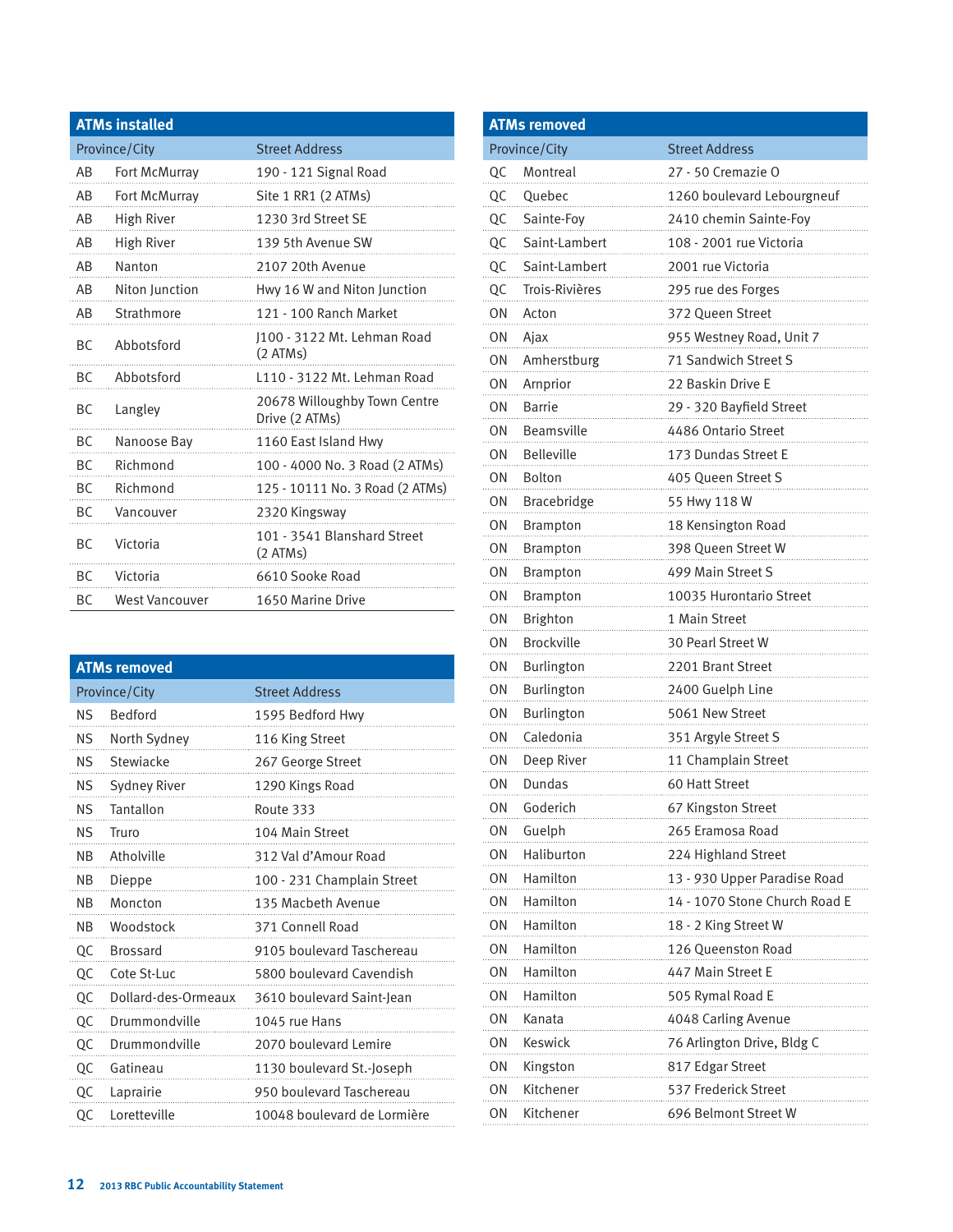| <b>ATMs removed</b> |                     |                                             |  |  |
|---------------------|---------------------|---------------------------------------------|--|--|
|                     | Province/City       | <b>Street Address</b>                       |  |  |
| ΟN                  | Lasalle             | 5881 Malden Road                            |  |  |
| ΟN                  | Lindsay             | 51 Kent Street W                            |  |  |
| ΟN                  | Lindsay             | 57 - 401 Kent Street W                      |  |  |
| ON                  | London              | 611 Wonderland Road N                       |  |  |
| ON                  | London              | 740 Hyde Park Road                          |  |  |
| ΟN                  | London              | 1505 Highbury Avenue N                      |  |  |
| ΟN                  | London              | 1551 Dundas Street E                        |  |  |
| ΟN                  | London              | 1593 Adelaide Street N                      |  |  |
| ΟN                  | London              | 1795 Ernest Avenue                          |  |  |
| ON                  | Manotick            | 1160 Beaverwood Road                        |  |  |
| ON                  | Milton              | 6541 Derry Road                             |  |  |
| ΟN                  | Mississauga         | 1 - 1375 Southdown Road                     |  |  |
| ΟN                  | Mississauga         | 16 - 3221 Derry Road W                      |  |  |
| ΟN                  | Mississauga         | 100 City Centre Drive                       |  |  |
| ΟN                  | Mississauga         | 220 Lakeshore Road W                        |  |  |
| ΟN                  | Mississauga         | 377 Burnhamthorpe Road                      |  |  |
| ΟN                  | Mississauga         | 1001 Lakeshore Road E                       |  |  |
| ON                  | Mississauga         | 1004 Middlegate Road                        |  |  |
| ΟN                  | Mississauga         | 1730 Lakeshore Road W                       |  |  |
| ΟN                  | Mississauga         | 2225 Erin Mills Pkwy                        |  |  |
| ΟN                  | Mississauga         | 3010 Thomas Street                          |  |  |
| ΟN                  | Mississauga         | B7 - 1240 Eglinton Avenue                   |  |  |
| ΟN                  | <b>Mount Forest</b> | 301 Main Street S                           |  |  |
| ΟN                  | Napanee             | 470 Centre Street N                         |  |  |
| ΟN                  | Nepean              | 1A - 1595 Merivale Road                     |  |  |
| ΟN                  | Nepean              | 144 Robertson Road                          |  |  |
| ΟN                  | Niagara Falls       | 6484 Lundy's Lane                           |  |  |
| ΟN                  | North Bay           | 1205 Fisher Street                          |  |  |
| ON                  | Oakville            | 523 Maple Grove Road                        |  |  |
| ΟN                  | Oakville            | 1333 Dorval Drive (3 ATMs)                  |  |  |
| ΟN                  | Orangeville         | 336 Broadway Avenue                         |  |  |
| ΟN                  | Orangeville         | 520 Riddell Road                            |  |  |
| ΟN                  | Oshawa              | 438 King Street W                           |  |  |
| ON                  | Ottawa              | 20 and 23 - 1910 St. Laurent<br><b>Blvd</b> |  |  |
| ΟN                  | Ottawa              | 35 - 2121 Carling Avenue                    |  |  |
| ΟN                  | Ottawa              | 106 - 900 Greenbank Road                    |  |  |
| ON                  | Ottawa              | 200 Rideau Street                           |  |  |
| ΟN                  | Ottawa              | 360 March Road (2 ATMs)                     |  |  |
| ΟN                  | Ottawa              | 753 Montreal Road                           |  |  |
| ΟN                  | Ottawa              | 1190 Wellington Street                      |  |  |

| Province/City<br><b>Street Address</b><br>1363B Woodroffe Avenue<br>ΟN<br>Ottawa<br>0 <sub>N</sub><br>1615 Orleans Blvd<br>Ottawa<br>ΟN<br>1670 Heron Road<br>Ottawa<br>ΟN<br>2269 Riverside Drive E<br>Ottawa |
|----------------------------------------------------------------------------------------------------------------------------------------------------------------------------------------------------------------|
|                                                                                                                                                                                                                |
|                                                                                                                                                                                                                |
|                                                                                                                                                                                                                |
|                                                                                                                                                                                                                |
|                                                                                                                                                                                                                |
| ΟN<br>2950 Carling Avenue<br>Ottawa                                                                                                                                                                            |
| 963 2nd Avenue E<br>0 <sub>N</sub><br>Owen Sound                                                                                                                                                               |
| ΟN<br>Owen Sound<br>1507 9th Avenue E                                                                                                                                                                          |
| 72 Grand River Street N<br>ΟN<br>Paris                                                                                                                                                                         |
| Pembroke<br>ΟN<br>215 Pembroke Street E                                                                                                                                                                        |
| Pembroke<br>1100 Pembroke Street E<br>ΟN                                                                                                                                                                       |
| A - 1011 Victoria Street<br>ΟN<br>Petawawa                                                                                                                                                                     |
| 198 Lansdowne Street E<br>ΟN<br>Peterborough                                                                                                                                                                   |
| Peterborough<br>823 Park Street S<br>ΟN                                                                                                                                                                        |
| 97 Main Street<br>ΟN<br>Picton                                                                                                                                                                                 |
| 466 Goderich Street<br>ΟN<br>Port Elgin                                                                                                                                                                        |
| Renfrew<br>339 Raglan Street S<br>ON                                                                                                                                                                           |
| 0 <sub>N</sub><br>Sarnia<br>697 Cathcart Blvd                                                                                                                                                                  |
| Sault Ste. Marie<br>13 Second Line W<br>0N                                                                                                                                                                     |
| Sault Ste. Marie<br>129 Trunk Road<br>ΟN                                                                                                                                                                       |
| 1 - 1127 Markham Road<br>ON<br>Scarborough                                                                                                                                                                     |
| 1925 Victoria Park Avenue<br>ΟN<br>Scarborough                                                                                                                                                                 |
| Scarborough<br>3607 Sheppard Avenue E<br>ON                                                                                                                                                                    |
| 1371 Hwy 11 N<br>ΟN<br><b>Shanty Bay</b>                                                                                                                                                                       |
| <b>Smiths Falls</b><br>2 Beckwith Street N<br>ΟN                                                                                                                                                               |
| 174 Albert Street S<br>ΟN<br>Southampton                                                                                                                                                                       |
| St. Catharines<br>258 Lake Street<br>ΟN                                                                                                                                                                        |
| 117B Cedar Street<br>ΟN<br>Sudbury                                                                                                                                                                             |
| 555 Barrydown Road<br>ΟN<br>Sudbury                                                                                                                                                                            |
| 848 Lasalle Blvd<br>ΟN<br>Sudbury                                                                                                                                                                              |
| Sudbury<br>1975 Bancroft Drive<br>ΟN                                                                                                                                                                           |
| Thornhill<br>183 - 1 Promenade Circle<br>ΟN                                                                                                                                                                    |
| <b>Thunder Bay</b><br>35 North Algoma Street<br>ΟN                                                                                                                                                             |
| ΟN<br>Toronto<br>8 - 4459 Kingston Road                                                                                                                                                                        |
| 200 - 200 Wellington Street W<br>ΟN<br>Toronto                                                                                                                                                                 |
| ΟN<br>Toronto<br>288 Sheppard Avenue E                                                                                                                                                                         |
| ΟN<br>Toronto<br>660 Eglinton Avenue E                                                                                                                                                                         |
| ΟN<br>Toronto<br>899 - 901 Eglinton Avenue W                                                                                                                                                                   |
| Toronto<br>1115 Wilson Avenue<br>ON                                                                                                                                                                            |
| Toronto<br>ΟN<br>1245 Dupont Street                                                                                                                                                                            |
| ΟN<br>2275 Bayview Avenue<br>Toronto                                                                                                                                                                           |
| 2300 Yonge Street<br>ON<br>Toronto                                                                                                                                                                             |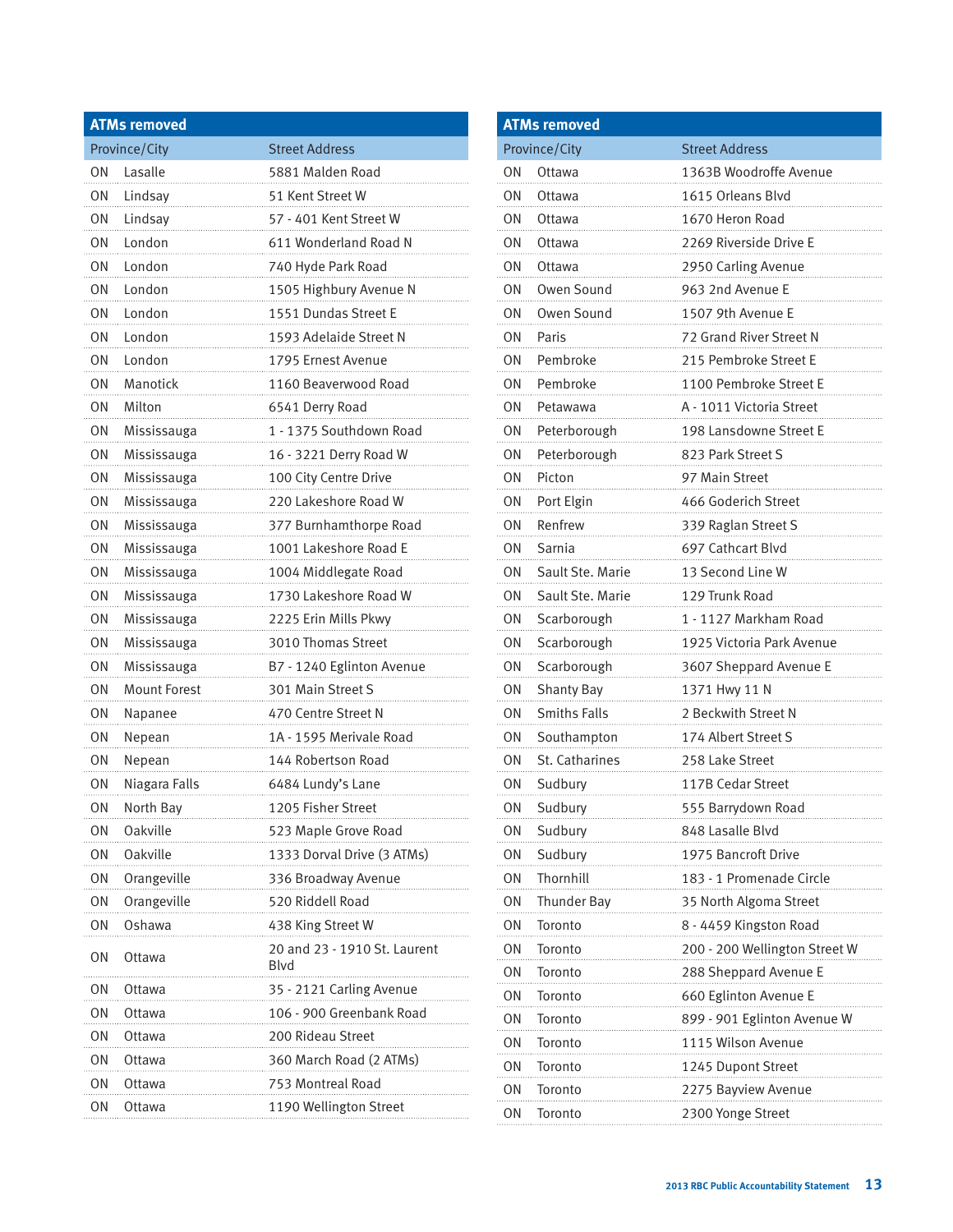| <b>ATMs removed</b> |                      |                                  |  |  |
|---------------------|----------------------|----------------------------------|--|--|
|                     | Province/City        | <b>Street Address</b>            |  |  |
| ΟN                  | Toronto              | 2409 Dufferin Street             |  |  |
| ΟN                  | Toronto              | 3555 Don Mills Road              |  |  |
| ΟN                  | Toronto              | 3701 Lakeshore Blvd              |  |  |
| ON                  | Toronto              | 4890 Dundas Street W             |  |  |
| ΟN                  | Toronto              | C216 - 777 Bay Street            |  |  |
| ΟN                  | Trenton              | 109 Dundas Street E              |  |  |
| ΟN                  | Uxbridge             | C - 2 Elgin Park Drive           |  |  |
| ΟN                  | Val Caron            | 3080 Hwy 69 N                    |  |  |
| ΟN                  | Wallaceburg          | 440 James Street                 |  |  |
| ΟN                  | Waterdown            | 304 Dundas Street E (2 ATMs)     |  |  |
| ΟN                  | Waterloo             | 425 University Avenue E          |  |  |
| ΟN                  | Waterloo             | 585 Weber Street N               |  |  |
| ON                  | Welland              | 200 Fitch Street                 |  |  |
| ΟN                  | Windsor              | 920 University Avenue W          |  |  |
| ON                  | Windsor              | 1215 Ouellette Avenue            |  |  |
| ΟN                  | Windsor              | 1700 Huron Church Road           |  |  |
| ON                  | Windsor              | 3840 Howard Avenue               |  |  |
| ON                  | Windsor              | 8135 Wyandotte Street E          |  |  |
| ON                  | Wingham              | 55 Josephine Street              |  |  |
| ΟN                  | Woodstock            | 706 Dundas Street                |  |  |
| MВ                  | Neepawa              | 10 Main Street E                 |  |  |
| ΜB                  | Selkirk              | A - 366 Main Street              |  |  |
| MB                  | Winnipeg             | 1 - 630 Kildare Avenue E         |  |  |
| ΜB                  | Winnipeg             | 9 - 1795 Henderson Hwy           |  |  |
| MB                  | Winnipeg             | 676 Portage Avenue               |  |  |
| ΜB                  | Winnipeg             | 971 Corydon Avenue               |  |  |
| MB                  | Winnipeg             | 2305 Portage Avenue              |  |  |
| SK                  | Regina               | 420 Albert Street                |  |  |
| SK                  | Regina               | 2120 Albert Street               |  |  |
| SK                  | Regina               | 4324 Dewdney Avenue              |  |  |
| SK                  | Saskatoon            | 1530 20th Street W               |  |  |
| SK                  | <b>Swift Current</b> | 780 Central Avenue N             |  |  |
| AB                  | Airdrie              | 300 - 3 Stonegate Drive N        |  |  |
| ΑB                  | <b>Banff</b>         | 317 Banff Avenue                 |  |  |
| AВ                  | Beaumont             | 5910 50th Street NW              |  |  |
| AB                  | Calgary              | 14 - 11625 Elbow Drive SW        |  |  |
| AΒ                  | Calgary              | 70 High Street SE                |  |  |
| AB                  | Calgary              | 116 - 817 19th Street NE         |  |  |
| AΒ                  | Calgary              | 148 - 555 Strathcona Blvd SW     |  |  |
| AB                  | Calgary              | 152 - 1440 52nd Street NE        |  |  |
| AB                  | Calgary              | 300 - 9650 Harvest Hills Blvd NE |  |  |

| <b>ATMs removed</b> |                      |                                 |  |  |  |
|---------------------|----------------------|---------------------------------|--|--|--|
| Province/City       |                      | <b>Street Address</b>           |  |  |  |
| AB                  | Calgary              | 500 - 1110 Panatella Blvd NW    |  |  |  |
| AB                  | Calgary              | 2050 - 11300 Tuscany Blvd NW    |  |  |  |
| AB                  | Edmonton             | 9540 163rd Street N             |  |  |  |
| AB                  | Edmonton             | 10155 50th Street NW            |  |  |  |
| AB                  | Edmonton             | 10818 Jasper Avenue NW          |  |  |  |
| AB                  | Edmonton             | 11811 Jasper Avenue NW          |  |  |  |
| AB                  | Edmonton             | 14403 Miller Blvd NW            |  |  |  |
| AB                  | Edmonton             | 16703 82nd Street NW            |  |  |  |
| AB                  | Fort Saskatchewan    | 116 Town Crest Road             |  |  |  |
| AB                  | <b>High Prairie</b>  | 5004 53rd Avenue                |  |  |  |
| AВ                  | High River           | 139 5th Avenue SW               |  |  |  |
| AB                  | High River           | 1230 3rd Street SE              |  |  |  |
| AB                  | Jasper               | 602 Patricia Street             |  |  |  |
| AB                  | Lacombe              | 5010 53rd Street                |  |  |  |
| AB                  | Mayerthorpe          | 5006 50th Street                |  |  |  |
| AB                  | Nanton               | 2107 20th Avenue                |  |  |  |
| AB                  | Okotoks              | 300 Village Avenue              |  |  |  |
| AB                  | <b>Pincher Creek</b> | 789 Main Street                 |  |  |  |
| AB                  | Red Deer             | 110 - 80 Donlevy Avenue         |  |  |  |
| AB                  | Sherwood Park        | 5 - 101 Bremner Drive           |  |  |  |
| AB                  | <b>Stony Plain</b>   | 4801 50th Avenue                |  |  |  |
| AB                  | Sylvan Lake          | 4631 50th Street                |  |  |  |
| AВ                  | Valleyview           | 4705 50th Avenue                |  |  |  |
| AВ                  | Whitecourt           | 4702 51st Street                |  |  |  |
| BC                  | <b>Burns Lake</b>    | 418 Yellowhead Hwy              |  |  |  |
| BC                  | Courtenay            | 1604 Cliffe Avenue              |  |  |  |
| ВC                  | Kamloops             | 1801 Princeton Kamloops Hwy     |  |  |  |
| ВC                  | Kelowna              | 171 Hollywood Road S            |  |  |  |
| BС                  | Nanaimo              | 1750 Dufferin Crescent          |  |  |  |
| BС                  | Port Hardy           | 8925 Granville Street           |  |  |  |
| ВC                  | Richmond             | 125 - 10111 No. 3 Road (2 ATMs) |  |  |  |
| BС                  | Surrey               | 150 - 17475 Hwy 10              |  |  |  |
| ВC                  | Vancouver            | 1025 West Columbia Street       |  |  |  |
| BС                  | Vancouver            | 1026 Powell Street              |  |  |  |
| ВC                  | Vancouver            | 1173 - 88 W Pender Street       |  |  |  |
| BС                  | Vancouver            | 4898 Main Street                |  |  |  |
| BС                  | Victoria             | 912 Douglas Street              |  |  |  |
| BС                  | Victoria             | 1151 Admirals Road              |  |  |  |
| ВC                  | Victoria             | 6610 Sooke Road                 |  |  |  |
| BС                  | Westbank             | 2241 Louie Drive                |  |  |  |
| ВC                  | Whistler             | 4212 Village Square             |  |  |  |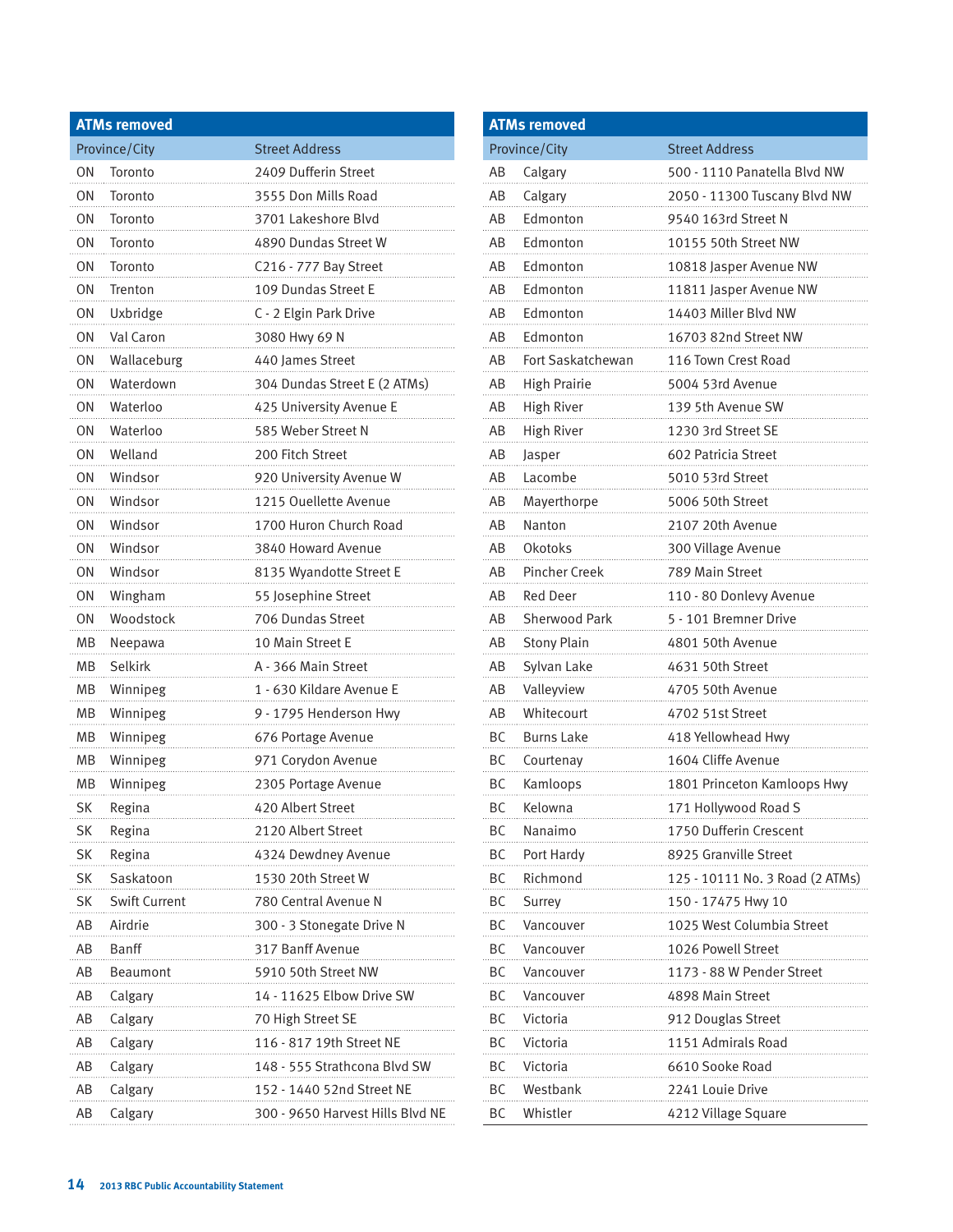# Employees in Canada

We are one of the country's largest employers, with more than 57,000 employees across Canada.

As at October 31, 2013

| <b>Provinces and territories</b> | <b>Number of employees</b> | <b>Full-time</b> | <b>Part-time</b> |
|----------------------------------|----------------------------|------------------|------------------|
| Newfoundland and Labrador        | 296                        | 233              | 63               |
| Prince Edward Island             | 87                         | 68               | 1 Q              |
| Nova Scotia                      | 1,141                      | 907              | 234              |
| New Brunswick                    | 1,369                      | 1,213            | 156              |
| Quebec                           | 7,179                      | 6,057            | 1.122            |
| Ontario                          | 33,590                     | 31,199           | 2,391            |
| Manitoba                         | 2,034                      | 1,690            | 344              |
| Saskatchewan                     | 1,122                      | 857              | 265              |
| Alberta                          | 4,165                      | 3.345            | 820              |
| <b>British Columbia</b>          | 6.740                      | 5,272            | 1.468            |
| Yukon                            | 27                         | 26               |                  |
| <b>Northwest Territories</b>     | 35                         | 27               |                  |
| Nunavut                          | 21                         | 20               |                  |
| Tota                             | 57,806                     | 50,914           | 6,892            |

# **Taxes**

In 2013, the tax expense of RBC to all levels of government in Canada was \$2.41 billion. This amount included \$1.79 billion in income taxes, \$85 million in capital taxes and \$541 million in other taxes.

The table below outlines our Canadian tax expense for the year that ended October 31, 2013 (in millions of \$) broken down by amounts paid or payable to federal and provincial governments.

| <b>Taxes by jurisdiction</b> | <b>Capital taxes</b> | <b>Income taxes</b> | <b>Total taxes</b> |
|------------------------------|----------------------|---------------------|--------------------|
| Newfoundland and Labrador    | \$6                  | \$6                 | \$12               |
| Prince Edward Island         | \$1                  | \$2                 | \$3                |
| Nova Scotia                  | \$13                 | \$16                | \$29               |
| New Brunswick                | \$6                  | \$7                 | \$13               |
| Quebec                       | \$13                 | \$79                | \$92               |
| Ontario                      | \$0                  | \$463               | \$463              |
| Manitoba                     | \$30                 | \$17                | \$47               |
| Saskatchewan                 | \$16                 | \$14                | \$30               |
| Alberta                      | \$0                  | \$55                | \$55               |
| <b>British Columbia</b>      | \$0                  | \$86                | \$86               |
| Yukon                        | \$0                  | \$1                 | \$1                |
| <b>Northwest Territories</b> | \$0                  | \$0                 | \$0                |
| Nunavut                      | \$0                  | \$1                 | \$1                |
| Federal                      | \$0                  | \$1,040             | \$1,040            |
| Capital and income taxes     | \$85                 | \$1,787             | \$1,872            |
| Other taxes $1$              |                      |                     | \$541              |
| <b>Total Canadian taxes</b>  |                      |                     | \$2,413            |

<sup>1</sup> Other taxes include payroll taxes, goods and services sales taxes, municipal and property taxes, insurance premium taxes, business taxes and taxes on other comprehensive income.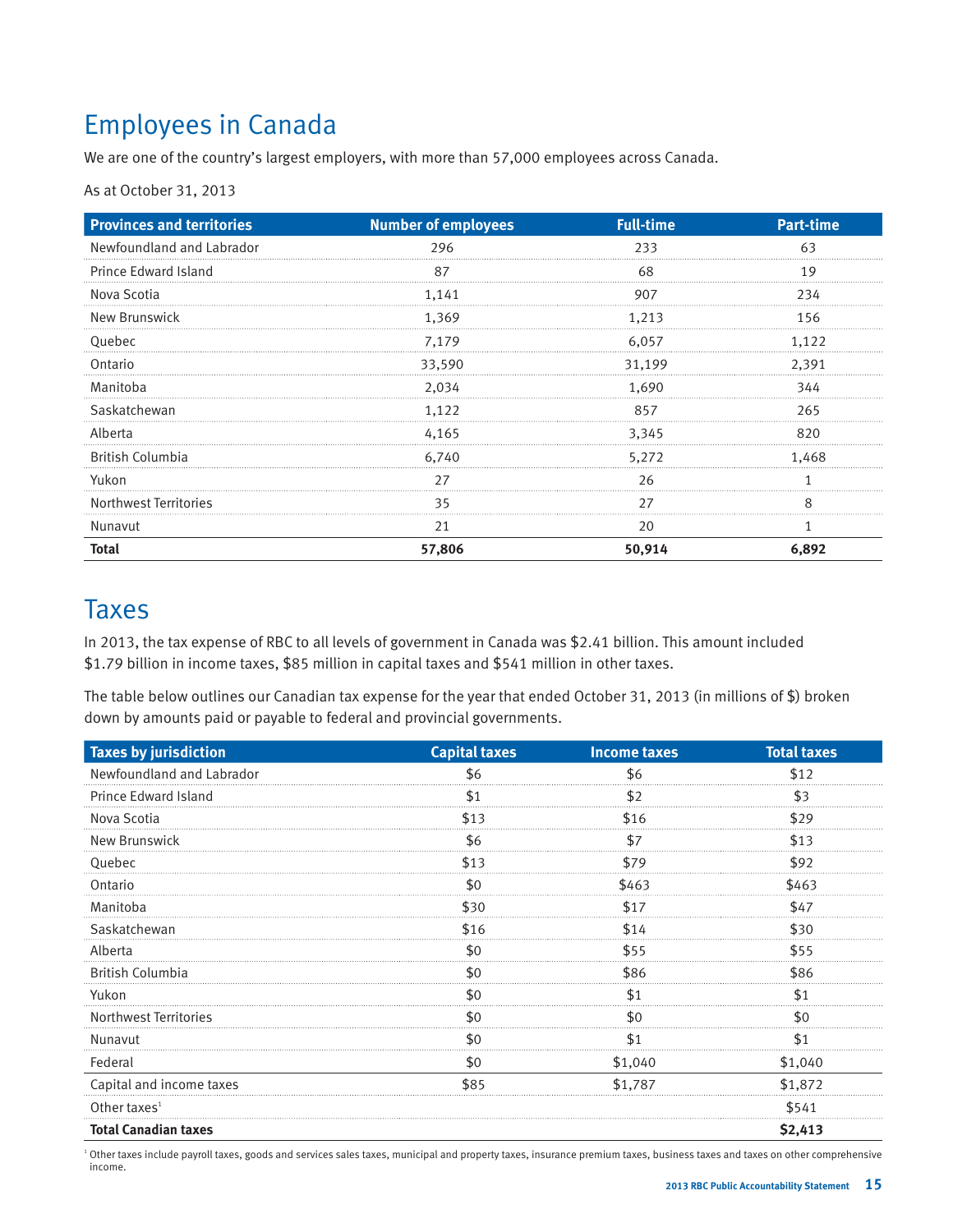# Declarants' Public Accountability **Statements**

Separate Public Accountability Statements for the fiscal year that ended October 31, 2013 are provided below for Royal Bank Mortgage Corporation, RBC Investor Services Trust and RBC Life Insurance Company.

Due to the specific nature of the operations of the Declarants, they do not operate branches or other facilities at which deposit accounts are opened through natural persons and with customers in person, or at which deposits from customers are accepted or cash is distributed to customers.

In addition, the Declarants do not provide debt financing to firms in Canada, and are not involved in investments or partnerships in micro-credit programs. They are also not involved in initiatives to improve access to financial services for low-income individuals, senior citizens and disabled persons.

All of the foregoing activities are undertaken by Royal Bank of Canada on behalf of other members of RBC, including the Affiliates and the Declarants, and are outlined in the respective sections of this Public Accountability Statement.

As of October 31, 2013, the Declarants did not have prescribed affiliates. As integrated subsidiaries of RBC, the Declarants share community development goals and participate in community-based activities, including volunteer, charitable and philanthropic activities, collectively with Royal Bank of Canada.

For further details and examples of the Declarants' goals for community development, donations and related activities, please refer to the corresponding information contained in this Public Accountability Statement.

## **Royal Bank Mortgage Corporation**

Royal Bank Mortgage Corporation (RBMC) is a federally incorporated mortgage and loan company providing a deposit-taking service through the Royal Bank of Canada branch network.

#### Employees

RBMC does not have employees of its own. All of its activities are conducted by employees of Royal Bank of Canada.

## Taxes

RBMC incurred \$3.3 million in income taxes (\$1.9 million in Federal and \$1.4 million in Ontario taxes) and incurred less than \$100 of capital taxes for the fiscal year that ended October 31, 2013.

Income and other taxes as well as the number of employees are also included in Royal Bank of Canada's Public Accountability Statement disclosure.

# **RBC Investor Services Trust**

RBC Investor Services Trust is indirectly wholly owned by Royal Bank of Canada. The Trust's immediate parent company is Royal Bank Holding Inc., which is incorporated in Canada.

Letters patent creating RBC Investor Services Trust, under its prior name RBC Dexia Investor Services Trust, were issued on September 26, 2005 by the Minister of Finance (Canada).

The Trust was granted its Order to Commence and Carry on Business by the Office of the Superintendent of Financial Institutions Canada ("OSFI") on October 26, 2005. RBC Investor Services Trust's shares are not quoted on a public market. RBC Investor Services Trust is incorporated and headquartered in Canada.

#### Employees

As at October 31, 2013, RBC Investor Services Trust employed 1,789 full-time employees in Canada (8 in Nova Scotia, 95 in Quebec, 1,628 in Ontario, 23 in Alberta and 35 in British Columbia) and 23 part-time employees (1 in Nova Scotia, 10 in Quebec and 12 in Ontario).<sup>1</sup>

1 Excludes on-leave employees.

## Taxes

RBC Investor Services Trust incurred \$10.6 million in income taxes (\$5.2 million in Federal, \$0.7 million in Ontario, \$0.1 million in Quebec, \$0.1 million in Alberta, \$0.1 million in British Columbia and \$4.4 million in international taxes), \$2.6 million in taxes on other comprehensive income (\$1.8 million in Federal, \$0.5 million in Ontario, \$0.1 million in Quebec, \$0.1 million in Alberta and \$0.1 million in British Columbia taxes) and \$0.8 million in capital taxes (\$0.5 million in Nova Scotia and \$0.3 million in Quebec taxes) for the fiscal year that ended October 31, 2013.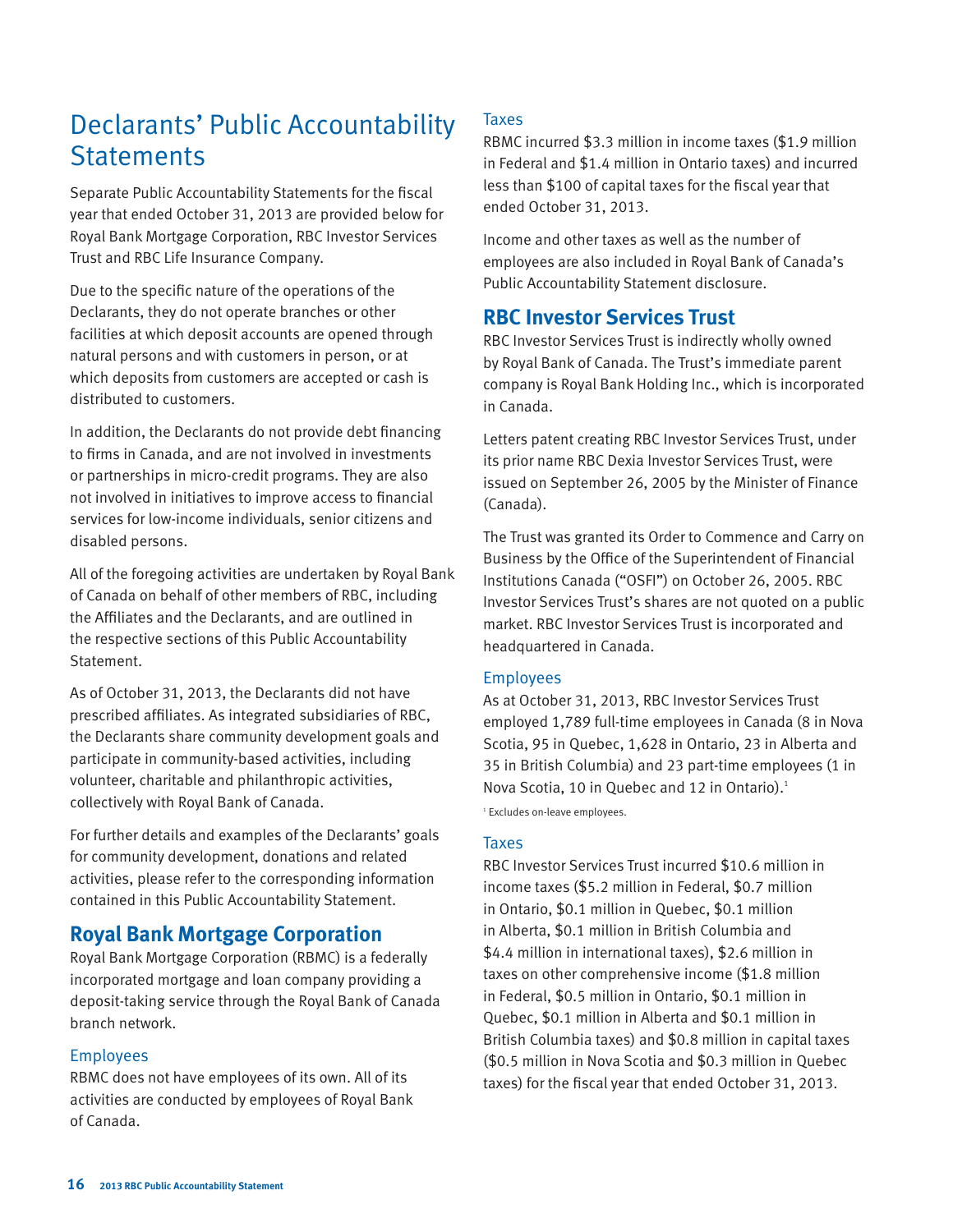Income and other taxes as well as the number of employees are also included in Royal Bank of Canada's Public Accountability Statement disclosure.

## **RBC Life Insurance Company**

RBC Life Insurance Company (RBC LIC) is a wholly owned subsidiary of RBC Insurance Holdings Inc., which in turn is a wholly owned subsidiary of Royal Bank of Canada. RBC LIC is a federally regulated life and health insurance company and is licensed to write life, accident and sickness insurance in all provinces and territories in Canada. RBC LIC offers non-participating individual life, accident and sickness insurance, as well as group life and health policies. These products and services are offered through third-party brokers, a career sales force and direct marketing efforts.

#### Employees

As at October 31, 2013, RBC LIC employed 936 full-time employees (842 in Ontario, 46 in British Columbia, 44 in Quebec and 4 in Alberta) and 24 part-time employees in Canada (21 in Ontario, 1 in Saskatchewan, 1 in Quebec and 1 in Alberta<sup>1</sup>).

1 Excludes on-leave employees.

#### Taxes

RBC LIC incurred -\$3 million of income taxes (-\$2 million in Federal, -\$1 million in Ontario and \$0 of capital taxes) for the fiscal year that ended October 31, 2013.

In addition, during the same period, RBC LIC incurred \$22 million of premium taxes based on a percentage of gross premiums written (\$9 million in Ontario, \$4 million in Quebec, \$4 million in Alberta, \$3 million in British Columbia and \$2 million in other provincial and territorial taxes).

Income and other taxes as well as the number of employees are also included in Royal Bank of Canada's Public Accountability Statement disclosure.